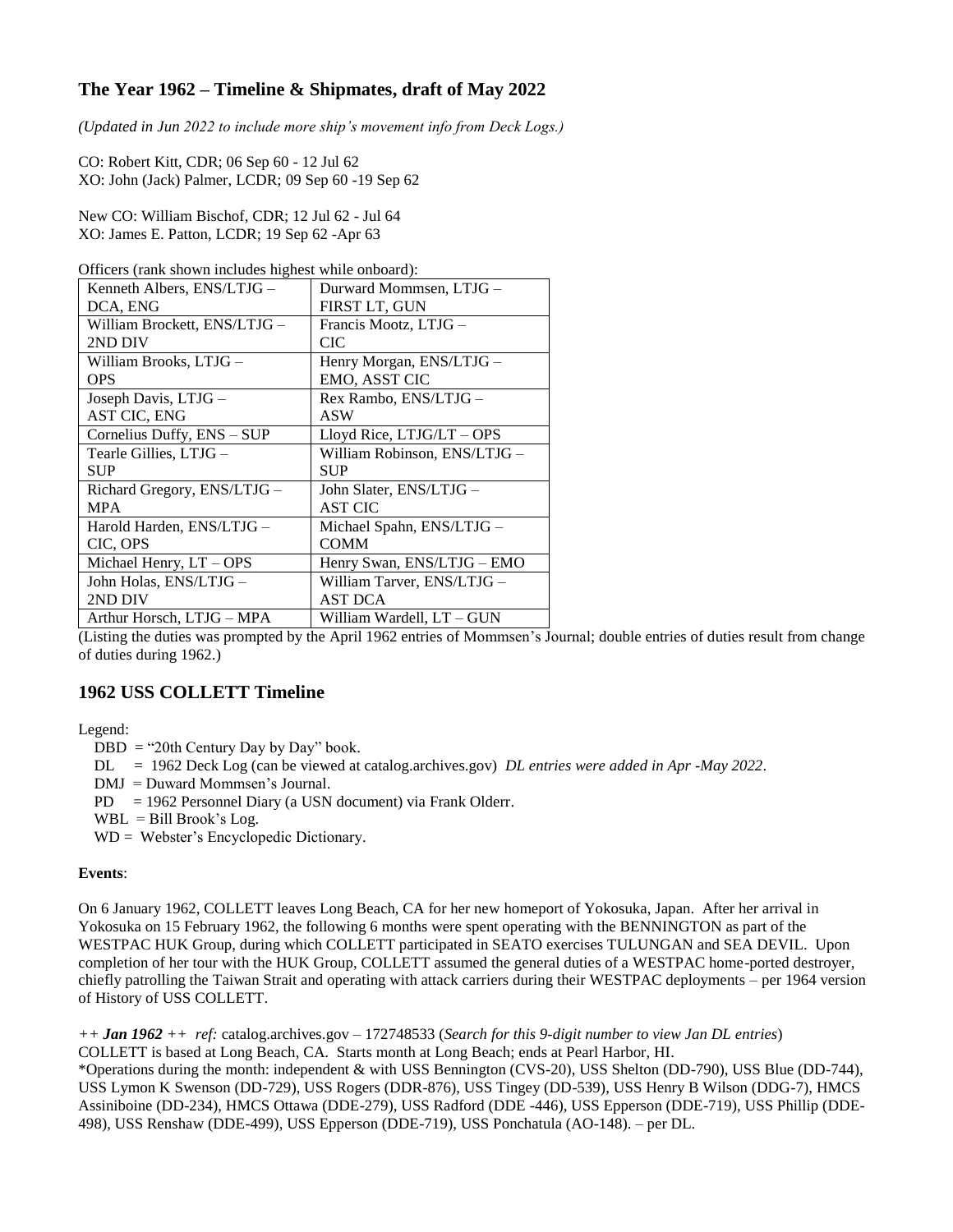01-05 Jan – At Long Beach, CA. – per Phil Nagel.

03 Jan – Get underway [at 0823. 1448 Moored at Pier 16 per DL.] – per PD.

06-11 Jan – \*Underway for WESTPAC. – per Phil Nagel.

\*Transit to Pearl Harbor, Hawaii with USS Bennington (CVS-20). – per WBL.

06 Jan – \*Underway from Long Beach, CA at [0948 per DL]; bound for HI. – per Larry Badura in Apr 10.

\*COLLETT leaves Long Beach, CA for her new homeport of Yokosuka, Japan, commanded by CDR Robert B. Kitt, USN. – per 1964 version of History of USS COLLETT.

\*We deployed & shifted home port the same day; "I stood on the pier & watched her leave." – per Mike Henry in Jun 11. \*On the first night out of Long Beach headed west, the Bennington was conducting night qualifications when an S2F piloted by the squadron commander crashed (due to vertigo?). We spent the next day searching the area and found a few pieces of the aircraft. – per Bill Brooks in Jun 11.

 11 Jan – 0616 Fire reported in casing of No. 2 boiler. 0621 Fire is out. 1633 Flight Quarters. 1635 Helo hovering over fantail for transfer of guard mail. 1639 Secured from Flight Quarters. – per DL.

12 Jan – \*1445 Moored at Pearl Harbor. – per DL.

\*I distinctly remember getting to Pearl Harbor. I had a 72 hour pass and \$5 in my pocket. I was determined to make use of that pass. We were in Pearl for 2 weeks because I had a 48 hour pass the next weekend (after payday). Still remember having to get a camera pass to get through the gate. – per Raymond Guerra in Apr 11.

\*Opposed entry (an exercise of entering a hostile port) into Pearl Harbor then moor at Pearl Harbor, Hawaii. – per WBL.

 14 Jan – 2230 An SN slipped while running on the pier and sprained his right knee. Treated by USS Shelton corpsman. – per DL.

15 Jan – \*Get underway [at 1010 per DL]. – per PD.

\* 1610 Secured engine order telegraph due to short in electrical wiring. – per DL.

19 Jan – Moor at Pearl Harbor [at 1122 per DL]. – per WBL.

22 Jan – \*Underway [at 0832 per DL] from Pearl - local ops – ORE (Operational Readiness Evaluation). – per WBL.

\*0917 Casualty to lube oil pump on #1 main engine, secured starboard shaft. 0930 Lube oil pump back on line. – per DL.

24 Jan – 1743 c/s to 12 knots for BT drop. BT not recovered. – per DL.

26 Jan – Moor at Pearl Harbor [at 1126 per DL]. – per WBL.

 29 Jan – 0521 Lost electrical power due to high water in Boiler No. 1. 0525 Lit off No. 1 and 2 emergency diesels. 0644 No. 2 generator put on the line. – per DL.

30 Jan – \*Underway [at 0815. Moor at 1545 per DL.] – per Phil Nagel.

\*Underway from Pearl - swing ship then moor Pearl. – per WBL.

31 Jan – At Pearl Harbor. – per Phil Nagel.

*++ Feb 1962 ++ ref:* catalog.archives.gov – 172748661 (*Search for this 9-digit number to view Feb DL entries*)

COLLETT moves its base to Yokosuka, Japan. Starts month at Pearl Harbor; ends at Yokosuka, Japan. \*Operations during the month: independent & with USS Blue (DD-744), USS Fletcher (DDE 445), USS Bennington (CVS-20), USS Epperson (DDE-719), USS Phillip (DDE- 498), USS Renshaw (DDE-719), USS Shelton (DD-790), USS Castor

(AKS-1), USS Rainer (AE-5), USS Tolovana (AO-64). – per DL.

01-04 Feb – At Pearl Harbor. – per Phil Nagel.

 03 Feb – 1815 An SN received a 1/2 cm laceration on the heel of his right foot while scrapping it with a knife. Treated by corpsman. Disposition: light duty. – per DL.

05 Feb – Underway from Pearl Harbor [at 0827 per DL] for Westpac. Transit to Yokosuka, Japan. – per WBL.

 06 Feb - Steaming with USS Bennington (CVS20), USS Blue (DD744), & 6 other cans (DesDiv 252 & DesDiv 92) as part of TG 14.7. – per DL.

07 Feb – Crossed International Date Line; lost a day. – per DL.

08 Feb – Underway, lose a day crossing International Date Line going west to WESTPAC. – per PD.

--- 08 Feb – *US establishes Military Assistance Command. in S. Vietnam.* – per WD.

 14 Feb – \*0835 Commenced deballasting. 0956 Alongside USS Castor. 1122 Alongside USS Rainer. 1856 Alongside USS Tolovana. – per DL.

\*RDV (rendezvous with) JMSDF (Japan Maritime Self Defense Force) DDs [this RDV not seen in DL in Apr 2022] for

opposed entry (an exercise of entering a hostile port) to Yokosuka. – per WBL.

15-28 Feb – Upkeep Yokosuka. – per WBL.

15 Feb – \*[at 1110, enter Yokosuka harbor per DL] Moor at Yokosuka, Japan. – per WBL.

\*1800 A GM returned from the Naval hospital where he was treated for muscle contusion of his right foot caused when a shipmate dropped a powder canister on his foot while handling ammunition in the forward fan room. Disposition: light duty. – per DL.

18 Feb – 0328 Transferred a BT to the Naval hospital for a serious skin rash. – per DL.

--- 20 Feb – *John Glenn in Mercury spacecraft is first American to orbit earth*. – per DBD.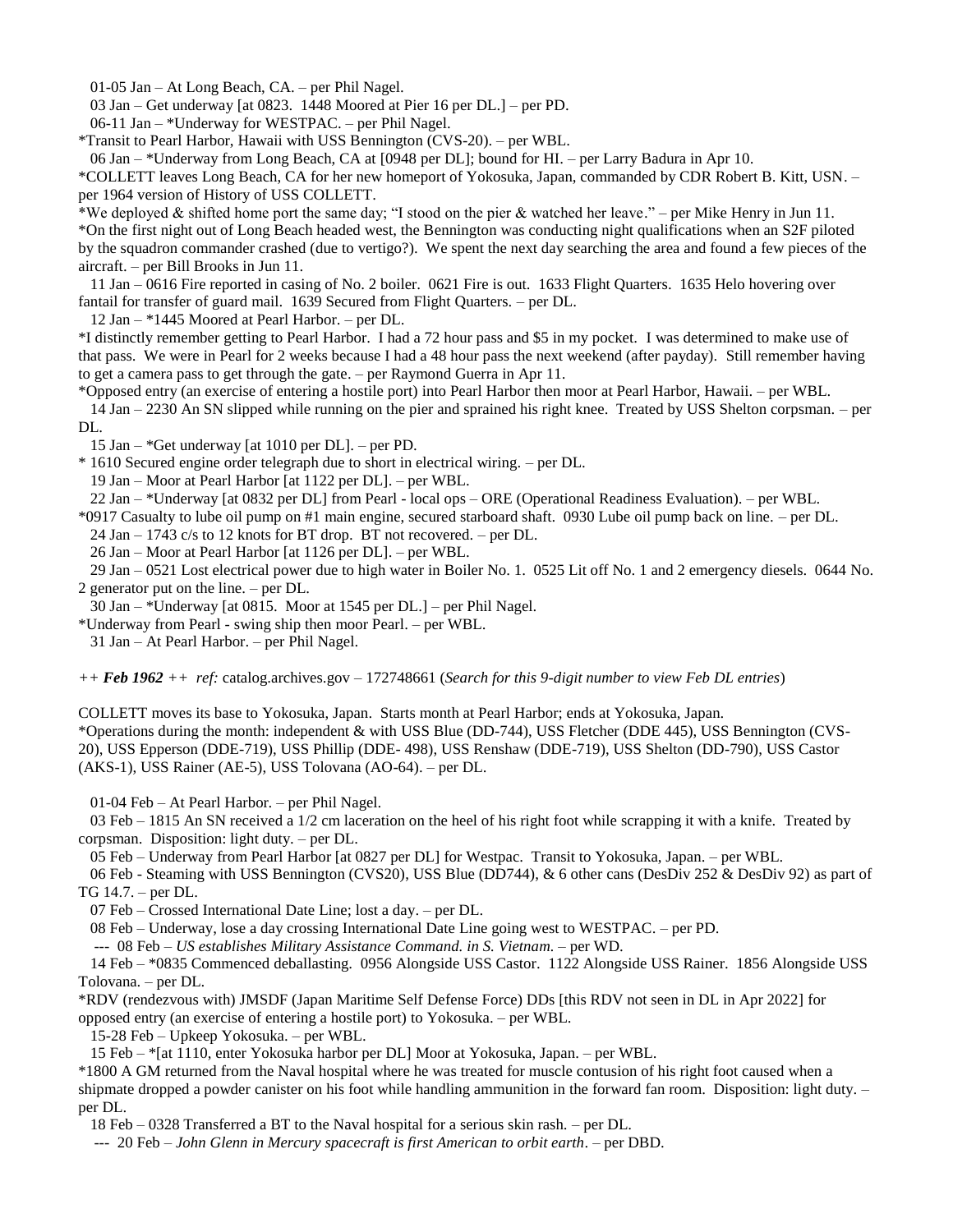*++ Mar 1962 ++ ref:* catalog.archives.gov – 172748773 (*Search for this 9-digit number to view Mar DL entries*) COLLETT is in WESTPAC. Starts month at Yokosuka; ends at Subic Bay, P.I.

\*Operations during the month: independent & with USS Blue (DD-744), USS Lyman K Swenson (DD-729), USS Shelton (DD-790), USS Bennington (CVS-20), USS Cimarron (AO-22), USS Phillip (DDE-498), USS Radford (DDE-446), USS Mauna Kea (AE-22), USS Castor (AKS-1), USS Epperson (DD-719). – per DL.

01-04 Mar – Still at Yokosuka, Japan. – per Phil Nagel.

04 Mar – 1525 Commenced pumping JP-5 fuel to the USS Blue. 1740 Completed pumping JP-5 fuel. – per DL.

 05 Mar – \*Get underway [at 0639 per DL]; because of a sonar contact while leaving Tokyo Bay, General Quarters (GQ) is called including the words "this is not a drill"; after several minutes, concluded a non-submarine – per Frank Olderr. \*Underway from Yokosuka for Sasebo. – per WBL.

\*Underway in company with DesDiv 22. – per DL.

 06 Mar – 2248 Lost electrical load, shifted control to after steerage under manual power. Loss of load due to casualty to overspeed governor on No. 2 generator. 2254 Energized turbogenerator No. 1, regained the load. Shifted steering control to bridge. – per DL.

07 Mar – Moor Sasebo, Japan (buoy) [at 0846 per DL]. – per WBL.

09 Mar – \*Get underway [at 0733 per DL]. – per PD.

\*Underway from Sasebo for points south. – per WBL.

10 Mar – 1748 Conducting ASW exercise. Commenced narrow weave, streamed noisemaker, and commenced turn count

masking. 1910 Secured from ASW exercise. – per DL.

12 Mar – UnRep from AO-22. – per WBL.

13 Mar – \*UnRep fuel, provisions, & ammo. – per Frank Olderr.

\*Moor Buckner Bay, Okinawa [at 0933 per DL]. – per WBL.

14 Mar – \*Get underway [at 615 per DL]. – per PD.

14-17 Mar – Transit Taiwan Strait with HUK (Hunter Killer) Group & convoy. – per WBL.

15 Mar - Underway with CVS-20, DesDiv 92, & DesDiv 252. – per DL.

17 Mar – UnRep from AE- 22, AO-22, AKS-1. – per WBL.

18 Mar – Anchor Subic Bay, P.I. [at 0901 per DL] for Tulungan pre-sail conference. – per WBL.

19 Mar – Underway from Subic Bay [at 1723 per DL]. – per WBL.

21 Mar – \*FIREX (Firing Exercise) Tabones Inlet. – per WBL.

\*FIREX is in southern Luzon. – per DL.

22 Mar – UnRep from AF-55, AO-22. – per WBL.

23 Mar – 0430 Maneuvering on various courses at various speeds to investigate sonar contact. 0908 Flight Quarters.

Transferred sonar tapes to helo. 0919 Secured from Flight Quarters. – per DL.

25 Mar – 1834 Set the Plane Guard Detail. 1946 Secured the Plane Guard Detail. – per DL

 26 Mar – Underway with USS Bennington (CVS-20) during a SEATO operation – per Stan Parker who is highlined [at 1257 per DL] to Bennington with appendicitis.

27 Mar – SEATO Operation – Tulungan. – per WBL.

 28 Mar – Moor Ammo Pier Subic Bay [at 0758 per DL] to unload ammo aft then moor at the SRF (Ship Repair Facility) Subic for upkeep. – per WBL.

 31 Mar – 0230 While on liberty, an EM received a broken jaw, circumstances unknown. Treated and retained at Naval hospital. – per DL.

*++ Apr 1962 ++ ref:* catalog.archives.gov – 172748901 (*Search for this 9-digit number to view Apr DL entries*) COLLETT is in WESTPAC. Starts month at Subic Bay; ends underway.

\*Operations during the month: independent & with USS Bennington (CVS-20), HMAS Queensborough (F02), HMAS Melbourne (R21), USS Blue (DD-744), USS Hassayampa (AO-145), USS Shelton (DD-790), USS Lyman K Swenson (DD-729), USS Radford (DDE-446), HMS Ark Royal (CV-R09), RFA Wave Master (A-193), RFA Fort Charlotte (A-236), RFA Fort Langley (A-230), HMS Fort Dunveugan (A-160-AKS), PNS Badr (D-47), HMS Plymouth (PF-126), HMAS Voyager (D-04), USS Epperson (DDE-719). – per DL.

 01 Apr – Sunday at Subic Bay. Midwatch entry in ship's log: Moored starboard side to USS BLUE (DD-744) with standard mooring lines in a nest of 4 destroyers at Berth 9 U.S. Naval Station, Subic Bay, P.I. Ships in the nest from inboard out are: USS LYMAN K. SWENSON (DD-729), USS SHELTON (DD-790), USS BLUE (DD-744), & USS COLLETT (DD-730). Receiving miscellaneous services from the pier. Ships present: USS OKLAHOMA CITY (CLG-5), USS BENNINGTON (CVS-20), USS DIXIE (AD-14), USS CALIENTE (AO-53), various yard and district craft. SOPA is COMCARDIV 15 in USS BENNINGTON. – per DMJ in May 11.

 02 Apr – Monday at Subic Bay. The USS McGINTY, a DE, comes alongside to port. She will be here four days. – per DMJ.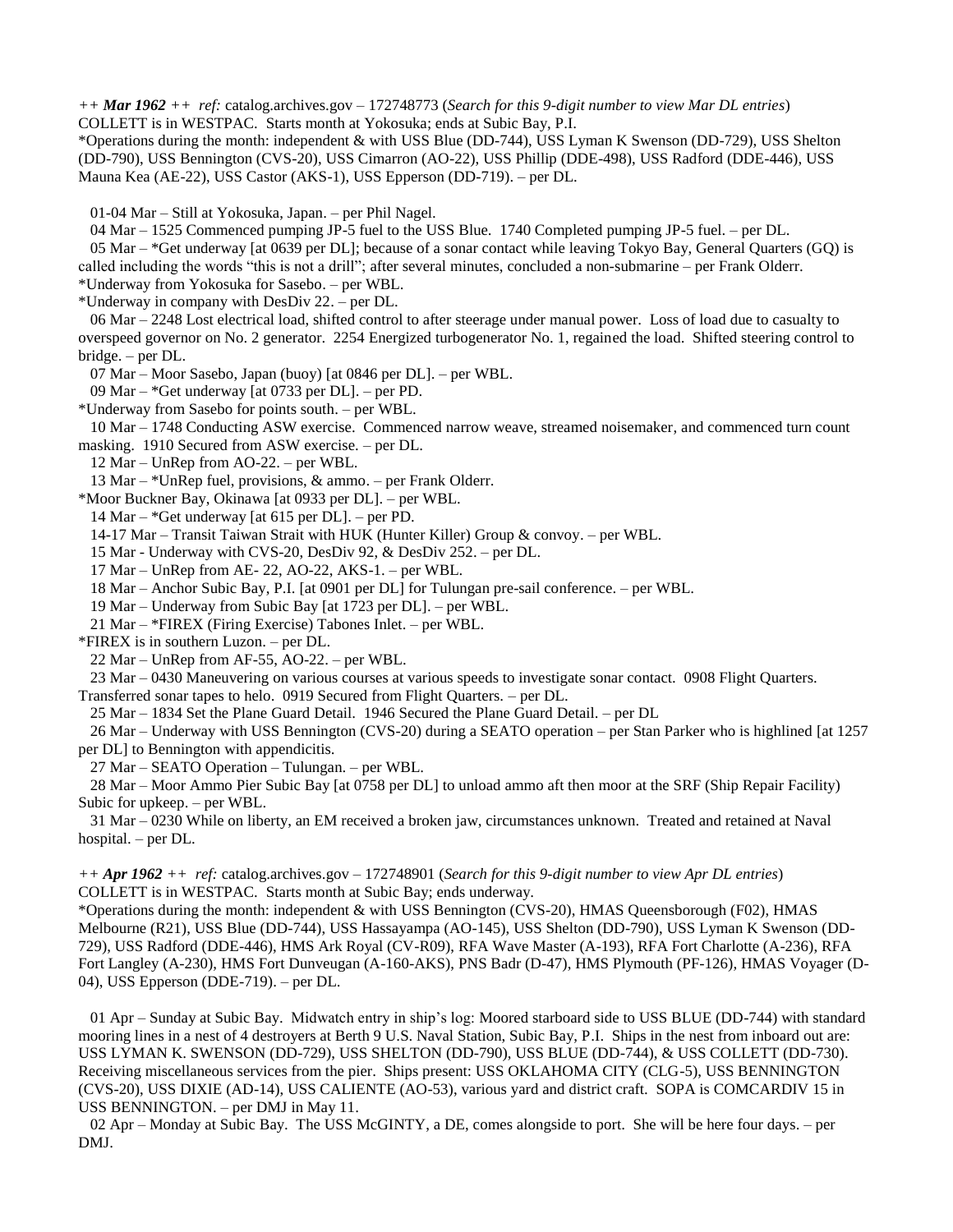03 Apr – At Subic Bay – per Stan Parker who returns from BENNINGTON at Subic Bay.

 05 Apr – \*Thursday at Subic Bay. A boat trip is organized to go to Corregidor for Gunnery Dept personnel. We reserve a boat from special services and begin signing up people. Cost will be \$3 per man to pay for boat & beer. RADM Miller COMCARDIV 15 (head of our HUK group) comes aboard in afternoon for informal working inspection. – per DMJ. \*0100 Received report of injury: an RM got a laceration of the forehead on liberty. He stated he fell on a rock. Treated by corpsman. Disposition to duty. – per DL.

 06 Apr – \*Friday at Subic Bay. We carry four drums of JP5 fuel for helicopters on the fantail. This morning we find one near empty due to rusting & developing a leak. Work is progressing on painting the anchor chain. Our sonar has been out since Wednesday. – per DMJ.

\*1444 Fire reported in compartment A-304L. Called away duty damage control party. 1450 Cause determined to be a white hat in vent blower in compartment A-101-LM. – per DL.

08 Apr – Sunday at Subic Bay. This morning, we send in a work request on the sonar. – per DMJ.

 11 Apr – Wednesday at Subic Bay. Our director is on with the benchmark so tomorrow we will check the mounts with the director. – per DMJ.

 12 Apr – Thursday at Subic Bay. Officers give lecture to boat crews and Plane Guard Detail on how to rescue downed pilot. In afternoon, two Australian ships moor to port: HMAS VENDETTA & HMAS VOYAGER. Their crews wear shorts and leather sandals. - per DMJ.

 13 Apr – Friday at Subic Bay. Reveille at 0545. At 0640 we get underway for Ammo Pier to load ammo, some new & some we offload from MT53 magazines to allow welding in a leaky JP5 tank. Commenced loading ammo at 0830, finished at 1235 and come back and moor in nest with the tender USS DIXIE. DESDIV 252 moored in between. – per DMJ.

 14 Apr – Saturday at Subic Bay. At 1030 about six officers from the VENDETTA come over & tour the ship. They say some of their officers have been in the Navy since they were 12. They all seemed older than us, although a couple looked younger. One sub-lieutenant was 20 years old. – per DMJ.

 16 Apr – \*Monday at Subic Bay. Our sonar has been inop since 1500 yesterday. The yard men worked on it all night and have not found the difficulty. At 0700, we move out in the bay & then when the SWENSON leaves we take their place at pier 9. After the sonar is fixed we will go out  $\&$  join the others. – per DMJ.

\*Moor Riveria Pier, SRF (Ship Repair Facility) Subic. – per WBL.

 17 Apr – Tuesday at Subic Bay then underway [at 0702 per DL]. GQ at 0945 for AA coordination exercise. GQ lasts an hour and a half. We join BENNINGTON and form a four-ship circular screen. GMs & FTs get horizon check. SOs get performance figure and source level. ASW search exercise. – per DMJ.

 18 Apr – Wednesday at sea. At about 0630 we join the BENNINGTON & HMAS MELBOURNE (CLV-R21) and other DD types for practice demonstration for next Monday. This practice lasts most of morning. In afternoon, we have two AA coordination & tracking exercises. Refuel at 2100. Spill oil at after station – vented from trunk to stbd side main deck. – per DMJ.

 19 Apr – Thursday at sea then arrive Manila. Steam ISE [Independent Ship Exercise] with radar off due to casualty control drills for engineers. Collision course with merchant freighter, but we were privileged & freighter turned to pass astern. At 0900 had target acquisition exercise – director crew did a very good job. We enter Manila Bay about 1200  $\&$  moor [at 1429 per DL] stbd side to SHELTON who is anchored. DESDIV 92 in nest. We run LCM (Mike boat) every hour to Manila. – per DMJ.

 20 Apr – Friday at Manila. ASW Officer on SHELTON came over and wanted to swap a man for one of our GMM (missiles), which he needs for their ASROC. – per DMJ.

 23 Apr – \*Underway [at 0916 per DL] for a SEATO demonstration. After several days of exercises we join the MELBOURNE, ARK ROYAL, and a number of other British, Australian, and Pakistani ships. Monday at Manila then underway & return to Manila. Underway at 7:20 for the SEATO demonstration. We got back to our anchorage off Manila about 1600. We have our port anchor dropped with other ships moored alongside. SHELTON locks anchors with us when she comes alongside, but no damage. – per DMJ.

\*Sea Power Demonstration - Manila Bay area. – per WBL.

24 Apr – \*Tuesday at Manila then underway. Underway at 0800. Went to GQ to check out equipment. Secured from GQ  $\&$ then proceed to our crossover barrier patrol at mouth of Manila Bay. Some ships had sonar contacts. When carrier BENNINGTON comes out we form screen on her. Formation zigzagging toward Singapore. Stars beautiful tonight, especially the Milky Way. – per DMJ.

\*Underway from Manila for SEATO Exercise Sea Devil. – per WBL.

 25 Apr – Wednesday at at sea. Steaming in plane guard station #2 on BENNINGTON then to station 1 of bent-line screen. GQ at 1000 for atomic defense training. We track some air targets using rangefinder. MK25 fire control radar cannot be energized as that is the same frequency band as submarine radar and we are under threat of submarine attack. We receive mail [U.S. and guard mail per DL] by helo. – per DMJ.

 26 Apr – Thursday at sea. Steaming in a bent-line screen in front of BENNINGTON. Turned occasionally to flight corpen to launch & recover S2Fs. At 0930, we have ceremony of HOCKENSMITH, BM1, shipping over. At 1000, ship goes to GQ. Combat & Plot practices shore bombardment. We get sonar contact about 1300 and investigate about one and a half hours. BLUE streams her VDS. Final evaluation non-sub. – per DMJ.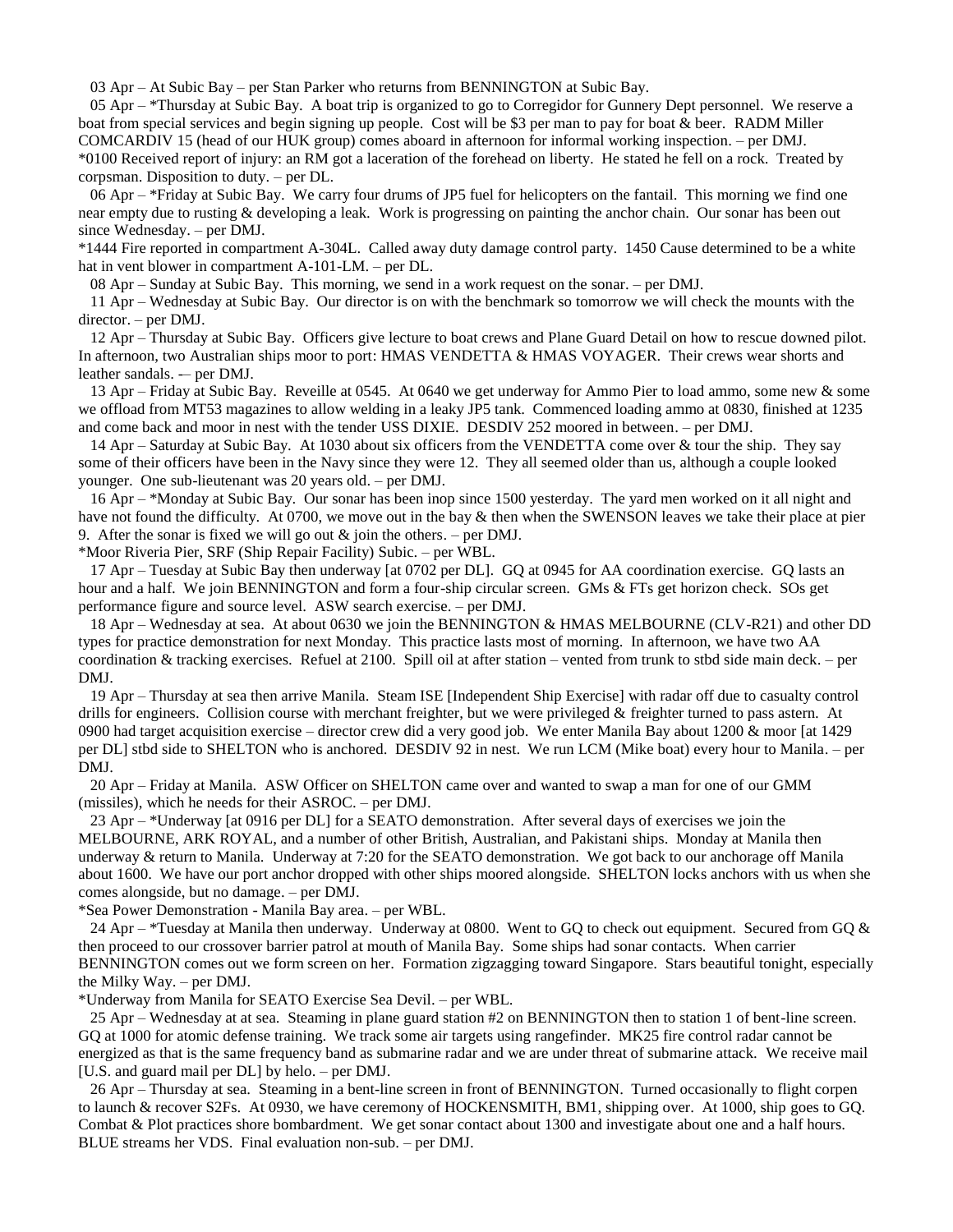27 Apr – Friday at sea. We refuel from USS HASSAYAMPA (AO-145). Have GQ. About 1645, the BENNINGTON sights a torpedo wake coming towards her. Sub most likely penetrated our side of screen. COLLETT & BLUE are ordered on search assisted by helos & S2Fs, but after getting contact, classify it as non-sub. The real sub got away. (In the reconstruction afterwards we get credit for sinking this sub.) – per DMJ.

 28 Apr – \*Saturday at at sea. We left plane guard station and take station 5 in bent-line screen. Our carrier group ALFA joins with carrier group BRAVO to form one formation – BENNINGTON, MELBOURNE, & HASSAYAMPA in triangular formation with twelve ship DD circular screen. Tomorrow we rendezvous with group coming up from Singapore. – per DMJ.

 29 Apr – \*Sunday at sea. At about 0400, carrier groups ALFA & BRAVO part. Rendezvous with British carrier ARK ROYAL & convoy at 0700. We are now part of ARK ROYAL Air Defense Group. We refuel from British AO WAVE MASTER and replenish from British AF FORT CHARLOTTE. We trade 15 paperback books to them. In all, we sent over 30 books, they sent back 50. The difference in their rigs caused some confusion on our part. A photographer (PH3) and chaplain were flown over by helo. PH3 took pictures for the [Bennington] cruise book. – per DMJ. \*UnRep from AO-145, RFA (Restricted Fire Area) – per WBL.

 30 Apr – Monday at sea. COLLETT, PLYMOUTH (British), VOYAGER (Australian), BADR (Pakistani), and EPPERSON (US) are screening HMS ARK ROYAL. HMS LINCOLN is 40 miles ahead as radar picket. We are heading towards Manila with BENNINGTON & screen & convoy under threat of both air and submarine attack in Phase II of Exercise Sea Devil. ARK ROYAL has ASW helos in front of screen which we control. We have night plane guard duty. ARK ROYAL transfers a doctor over for the night. His name is Ken McKenzie and it is his first time on an American ship & first time ever he had ice tea. Payday. – per DMJ.

*++ May 1962 ++ ref:* catalog.archives.gov – 172749025 (*Search for this 9-digit number to view May DL entries*) COLLETT is in WESTPAC. Starts month underway; ends at Yokosuka.

\*Operations during the month: independent & with HMS Ark Royal (R-09); PNS Badr (R-47), HMS Plymouth (F-126), HMAS Voyager (D-08), USS Epperson (DDE-719), USS Lyman K Swenson (DD-729), USS Blue (DD-744), USS Bellatrix (AR-62), USS Mauna Kea (AE-22), USS Bennington (CVS-20), USS Philip (DDE-498), USS Shelton (DD-790), USS Hassayampa (AO-145), USS Pollux (AKS-4), USS Renshaw (DDE-499). – per DL.

 01 May – Tuesday at sea. We refuel in the morning from USS HASSAYAMPA at 0500. A helo comes for the British doctor about 0700 but he was just shaving so CAPT sent the helo on and asked him to come back later. The doctor eats breakfast and then leaves. Only air controlling today was about 1030 when we got sonar contact. Contact classified non-sub after a half hour. Practiced illumination shore bombardment  $1000-1130 \& 1400-1530$ . – per DMJ.

 02 May – \*A British Sea Vixen jet fighter, goes down about midnight. The USS CALIENTE (AO-53) picks up two flyers. They said they thought they had been involved in a midair collision. The MELBOURNE believes a plane missing, so a search line of destroyers, including COLLETT, is set up, but nothing found. It is later believed that only the one plane went down. – per DMJ via John Slater in Dec 10.

\*During the flight operations, I had the 20 to 24, starboard lookout. The ships were zigzagging back and forth looking for any sign of the plane. All ships were using searchlights. We were about 5 miles from the other ships and I kept wondering why we were so far away. Surely, with so many ships around, someone's radar caught the exact location of the crash. Anyway, in the glare of searchlights from the other ships, I spotted something in the water. I got so excited that, instead of using the sound powered phones, I yelled, "Objects in the water off the starboard beam". Don't remember who the OOD was but we turned around. The signal bridge turned on their searchlight. The ship stopped and we lowered the motor whale boat. The objects were someone's trash; a box, some bottles, and such. The trash was still lying on the deck on the port side the next day. As I recall, we never did find anything significant. – per Raymond Guerra in Apr 11.

\*Tuesday at sea then Manila. The UnRep was cancelled. When the HASSAYAMPA anchored in Manila Bay we moored alongside [at 1152 per DL] and took on fuel. At 1300 we got underway again and moored [at 1403 per DL] starboard side to other DESDIV92 ships at Commercial Pier No. 5 Manila. – per DMJ.

\*Firex (firing exercise) Sea Devil, arrive Manila - moor to pier in nest. – per WBL.

 03 May – Thursday at Manila. Our motor whaleboat has a bad leak so we took it out of the water and my men are working on it. –per DMJ.

 04 May – \*Friday at Manila then at sea. We get underway from Pier 5 at 1230. We steam independently out of Manila Bay to hold various competitive exercises for the next two days. At 1930 we anchor the ship in the waters off Tabone Island Shore Bombardment Area just north of Subic Bay. We send the motor whaleboat out with Tercenio (a Philippine steward, recently married) to chase the fishing boats out of the firing range. We have an illumination shore bombardment exercise coming in the middle of the night. – per DMJ.

\*Underway from Manila for local ops – per WBL.

--- 04 May – *US explodes 4th atom bomb in 10 days in Pacific*. – per DBD.

05 May – Saturday at sea. Reveille at midnight – soup  $\&$  bug juice served. General Quarters at 0030 for night illumination shore bombardment exercise. We shoot the exercise twice (non-compet). We secure exercise at 0230. We steam north at five knots to rendezvous with BLUE & SWENSON for exchange of observers. At 0600 we conduct surprise air shoot. Target comes within 30° of bow and is disclosed at 15000 yards for night run and 5000 yards for day run. Ship must maneuver to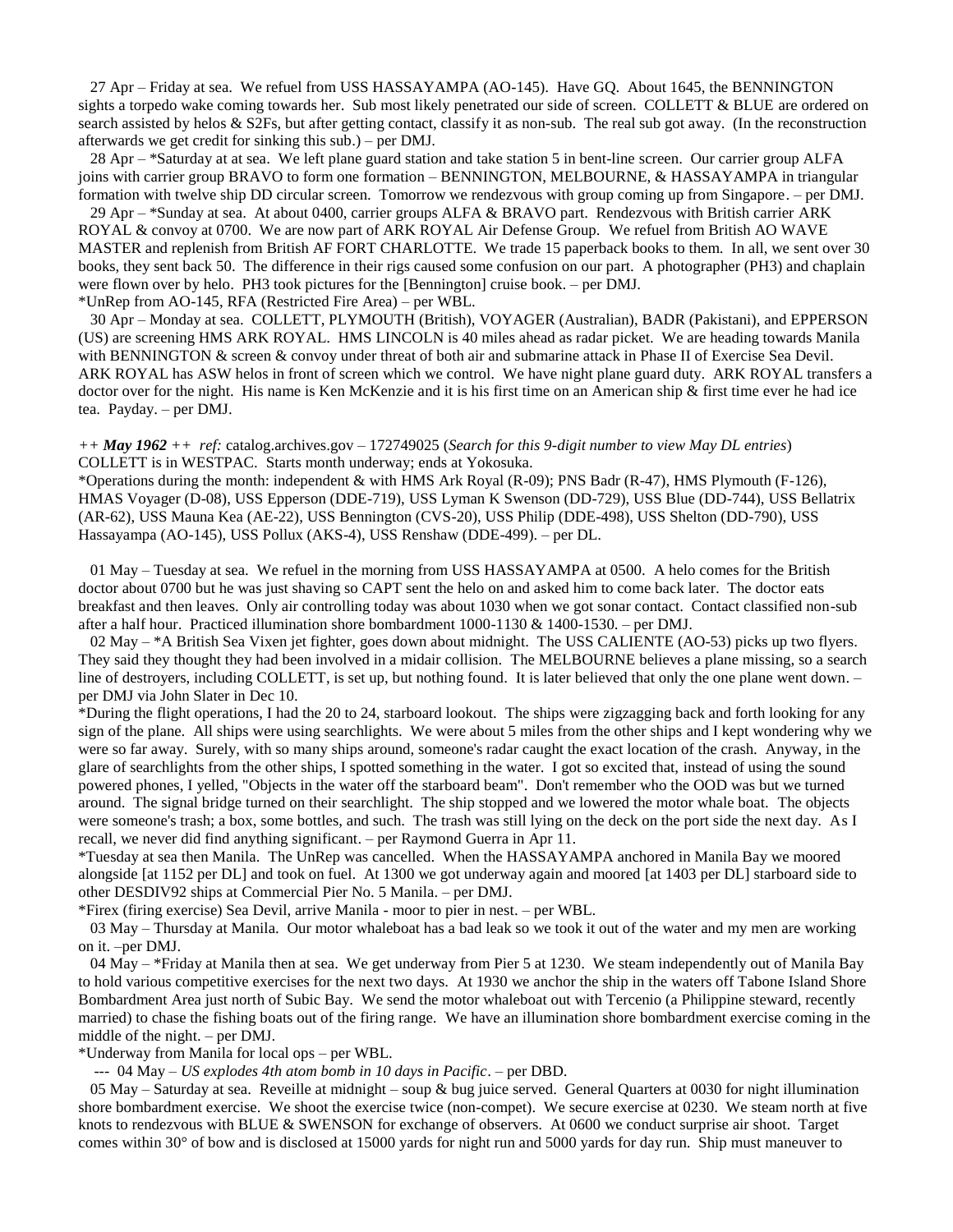unmask all mounts. The TDS was acting up, but was good enough to use. This exercise was for competition. After this shoot, the director, CIC, & plot teams stayed on station for another hour to conduct target acquisition exercise for competition. We eat breakfast at 1000, transfer observers, and anchor for our D-day shore bombardment exercise for competition. This lasts about two hours. Eat lunch at 1400. We rendezvous with replenishment group at about 1830. We go alongside USS BELLATRIX (AF-62) at about 1900. This was a night UnRep. It was dark with stars out as we came alongside. Red lights were used. We were alongside (6- to 100 feet apart) for about one hour and 15 minutes. Took 18 loads of stores forward and 14 aft. – per DMJ.

 06 May – Sunday at sea. We were in line abreast on way to Hong Kong. BENNINGTON was in middle, DESDIV 92 on left, DESDIV 252 on right. HASSAYAMPA was 5 miles ahead of BENNINGTON. We were on course 330 speed 16 knots. DDs in line abreast to take soundings and bathythermograph readings. At 1730 we refueled from HASSAYAMPA. At 1800, we move the clocks ahead one hour to conform with 9 time zone. – per DMJ.

\*Shorebom Tabones Inlet then UnRep from AF62, AE22 enroute Hong Kong, BCC. – per WBL.

\* Monday at sea then Hong Kong. Arrived at Hong Kong and moored to buoy [at 1033 per DL] for a week's port visit. – per DMJ.

07 May – Moor to buoy, Hong Kong for R&R visit. – per WBL.

14-17 May – Underway in South China Sea. – per John Douglas.

14 May – \*Underway [at 1440 per DL] bound for South China Sea instead of Yokosuka. – per Frank Olderr.

\* Monday at Hong Kong then at sea. Received word this morning that Viet Nam had ceased resistance to the communist guerillas. At a secret briefing in the morning for all officers by the Captain we are informed that our Hunter-Killer group was to proceed south to the northern coast of Viet Nam to provide ASW support to the attack carrier HANCOCK. Communist Chinese jet bases will be within 100 miles of us. It doesn't look like we'll get to Japan on 25 May as scheduled. We may not get there until late June. We leave the buoy about 1430. The Captain announces our change of plans to the crew as soon as we clear the harbor. Refuel from HASSAYAMPA at 1800. Set clocks back one hour at 2000 to conform to Hotel time zone. – per DMJ.

 15 May – Tuesday at sea. We proceed south from Hong Kong into the South China Sea. There was one skunk and two bogeys that we track and investigate, but apparently none are Communist. In the daily press that BENNINGTON sent this morning by helo it said that it was the Laotians who had given up. It said nothing about Viet Nam giving up. – per DMJ.

 16 May – Wednesday at sea. In circular screen around BENNINGTON near Paracel Islands. We are headed toward coast of Viet Nam. On 12- 16 watch we are detached to proceed with the RENSHAW as SAU BRAVO and patrol in a five-mile area. S2Fs [two-engine propeller-driven aircraft from Bennington] fill in between SAUs [Search and Attack Units] and form a line around BENNINGTON and HANCOCK. The aircraft investigate each surface ship that enters. RENSHAW and COLLETT take turns controlling the aircraft on southern boundary between us and the beach. We are off coast of northern part of South Viet Nam. CHICOM land [China] is to the north. – per DMJ.

 17 May – Thursday at sea. On the 08-12 watch, aircraft sighted a Russian freighter 10 miles off Viet Nam heading north with heavy construction machinery on board. We receive word that our HUKGRU [Hunter-Killer Group] can leave Viet Nam and proceed as originally scheduled to Yokosuka to arrive on 25 May. – per DMJ.

 18 May – Friday at sea. Depart our SAU station at 0001 to join BENNINGTON and head for Japan. Rendezvous with BENNINGTON at 0300. A material inspection was held in afternoon in preparation for our coming administrative inspection. The Captain called a halt to the inspection after inspecting a few spaces because he said there was much work to be done. – per DMJ.

 19 May – Saturday at sea. We refuel from HASSAYAMPA at about 0820. Our HUKGRU steaming east past the southern tip of Formosa. Tropical Storm HOPE is to the south. The seas are beginning to increase. – per DMJ.

20 May – Operations off North Vietnam. – per WBL.

 21 May – Monday at sea. A personnel inspection that was scheduled for this morning was postponed due to inclement weather. Had GQ 1200-1430 for damage control drills. At 1500 we commence war game with USS REDFISH (AGSS). USS HASSAYAMPA is simulated attack carrier. COLLETT & PHILLIPS are her screen. REDFISH declared out of action for one hour and then resumed. – per DMJ.

 22 May – \*Tuesday at sea. The war game is still going on. REDFISH has been declared out of action three times so far. No surface ships out that I know of. We refuel from HASSAYAMPA at 0800. Good UnRep. Then we proceed out with EPPERSON as SAU ALFA. We were SAU Commander. GQ at 1000. Loading drills for gun crews. Damage control exercises are held. – per DMJ.

\*1005 During practice on 5" loading machine, an SN received a one inch laceration on the third finger of his left hand when it was crushed by a drill shell. Treated by corpsman. Disposition: returned to duty. – per DL

 23 May – Wednesday at sea. Bill Wardell and I had the midwatch. COLLETT & EPPERSON were SAU ALFA and patrol to the north of the carrier group. No sign of sub. The war game ends at 0800. GQ at 0945 for damage control exercises in preparation for possible competition tomorrow. We refuel from HASSAYAMPA at 1300. After that we transferred observers FFT to SWENSON for their full power run. DESDIV 92 was detached at 1600 to head for Yokosuka. We are now in the East China Sea. – per DMJ.

24 May – Thursday at sea then Yokosuka. Arrive at our homeport, Yokosuka, for eight-day stay. – per DMJ.

--- 24 May – *Scott Carpenter in Mercury spacecraft splashes down in Caribbean*. – per DBD.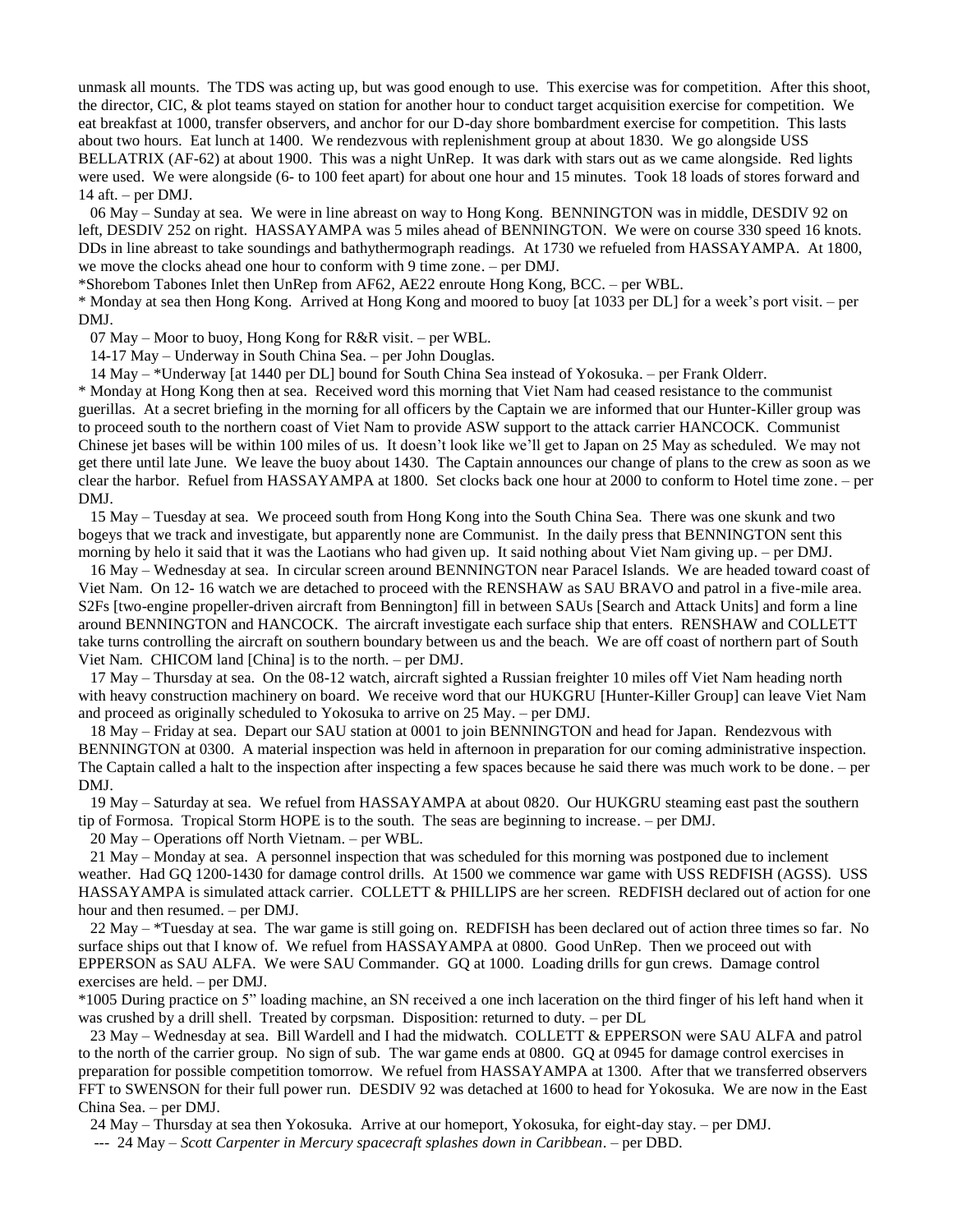25 May – Enroute Yokosuka, evaded typhoon then moor Yokosuka, Japan [at 0808 per DL]. – per WBL.

25-31 May – At Yokosuka, Japan; tied up to USS DIXIE (AD-14) for supplies. – per John Douglas.

 28 May – 2350 An SA received laceration on back of head when he slipped on ladder entering compartment A-304-l. Treated by corpsman. Disposition: duty. – per DL.

*++ Jun 1962 ++ ref:* catalog.archives.gov – 172749153 (*Search for this 9-digit number to view Jun DL entries*) COLLETT is in WESTPAC. Starts month at Yokosuka; ends underway in local Ops Area of South Japan. \*Operations during the month: independent & with USS Shelton (DD-790), USS Swenson (DD-729), USS Bennington (CVS-20), USS Hassayampa (AO-145), USS Blue (DD-744), USS Mauna Kea (AE-22), USS Wiseman (DE-677), USS Marsh (DE-699), USS Mahopac (ATA-196), USS Epperson (DDE-719), USS Ponchatoula (AO-148), USS Renshaw (DDE-499), USS Vesuvius (AE-15), USS Caliente (AO-53), USS Pollux (AKS-4), plus the JMSDF 10th CORTDIV. – per DL.

 01 Jun – \*Underway [at 0641 per DL]; gunnery competition in DESDIV 92. – per John Douglas. \*Friday at Yokosuka then at sea. We get underway at 0645. We had pre-firing briefing on our long range surface shoot at 0800. The shoot took place at 1000. Mount 51 had a misfire and we only got 40 rounds off out of 48. The then had a short range local surface shoot at about 1300. – per DMJ.

\*Availability, DIXIE then underway from Yokosuka for Exercise Power Dive including STRIKEX (Striking Fleet Exercise), AAWEX (Anti-Aircraft War Exercise), AEWEX (Anti Electronic War Exercise) with the CVS [USS BENNINGTON] in support of a CVA [USS HANCOCK]. – per WBL.

 02 Jun – Saturday at sea. Steaming independently on southern boundary of AREA CHARLIE. Nothing much to do but keep checking our position and track radar contacts. The Radarmen (Hines, Hakes, Bailey, etc.) talk about their Yokosuka liberty. We are at GQ 0900-1100 for damage control competitive exercise. We put a peanut buoy in the water with sonar & radar reflectors & calibrate sonar range and bearing. Then we conducted hedgehog attacks on it. In the evening we conduct a full power run. We made just a few RPM under 33 knots. – per DMJ in May 11.

 03 Jun – Sunday at sea. We conduct a CIC tactical maneuvering exercise for competition. We head for a rendezvous with BENNINGTON & DESDIV 252 at 2400. Exercise Power Dive starts at that time. – per DMJ.

 04 Jun – \*Monday at sea. During 04-08 watch an aircraft sights a sub on the surface. COLLETT & BLUE are sent to investigate. When we get near, the sub had gone down  $\&$  was being tracked by the S2F's sonarbuoys. We had to stand clear because noise of our ships interfered with the buoys. At 0700 we are ordered to refuel with HASSAYAMPA. One of the fittings in the after hose was loose and oil squirts all over the after end of the ship. Our new white snaking looked ruined. Chief CORREIA is trying to bleach it again by soaking it in Gamlin [a brand of gamsol, a solvent for thinning oil-based paint per google.com]. We spend the rest of the day steaming around trying to find the BENNINGTON. – per DMJ. \*0915 While going down a ladder, an SN dislocated his left shoulder by grabbing a rail as the ship took a sudden roll. Treatment by corpsman. Disposition: no duties until X-rayed and examined. – per DL.

 05 Jun – Tuesday at sea. BLUE & COLLETT are SAU ALFA patrolling a sector southeast of the BENNINGTON. It's raining and the sea state is about 1.5. The weather is not expected to improve before we get back to Yokosuka on Friday or Saturday. – per DMJ.

 06 Jun – Wednesday at sea. COLLETT, SHELTON, MARSH, and WISEMAN screen USS MAUNA KEA (AE-22). We are using deception to keep the simulated enemy aircraft and subs from finding USS HANCOCK (CVA-19). We screen the MAUNA KEA as if she were a carrier, with two ships assuming plane guard station at night. There is a beach jumper unit on the MAUNA KEA that sends out false typical carrier type radio transmissions. In the afternoon, we replenish ammo from the MAUNA KEA. Radarmen talk about a sport they had in Hong Kong. They would race rickshaws, with the loser paying for the rickshaws. Each would pick a rickshaw boy he considered the youngest and strongest. – per DMJ.

07 Jun – \*Thursday at sea. Steaming as before with MAUNA KEA imitating HANCOCK. During the day, we sight an exercise ship which is simulating a Russian trawler. We check out a couple sonar contacts – both non-sub. Intelligence says there are three subs in the area, but we haven't seen them. We steam around in a 30 mile circular area 300 miles southwest of Yokosuka. The exercise is scheduled to end at 2400 tomorrow night, but we hope it will end before that so we can get back to Yokosuka sooner. The WISEMAN's surface search radar is out, so we give them ranges & bearings to the guide over the radio during maneuvers. – per DMJ.

\*0930 Discovered open seam at frame 90 approximately 1 to 2 feet below the waterline in reserve feed tank B-9-W. [Per website on Internet seen in 2022, frames were spaced 21 inches apart; Mt 52 was at frame 50, fwd stack at frame 92, fantail ended at frame 210.] – per DL.

 08 Jun – Friday at sea. We were on course 270 when we get a radar contact closing us from the east. We increase speed and send the SHELTON out to investigate. When she approached, the contact fired 3 green flares signifying the launching of torpedoes, and then submerged. We assist SHELTON looking for the sub on sonar, but no joy. Later in the day, SHELTON put the REDFISH out of action with ASROC, and REDFISH said she was the sub we had before, using World War II tactic of surface approach. Exercise Power Dive ended at 1600. We are on way back to Yokosuka. – per DMJ.

\*2259 Secured fires under No. 4 boiler due to water in the fuel oil. 2323 Lighted fires under No. 4 boiler. – per DL. 09-17 Jun – At Yokosuka for upkeep. – per John Douglas.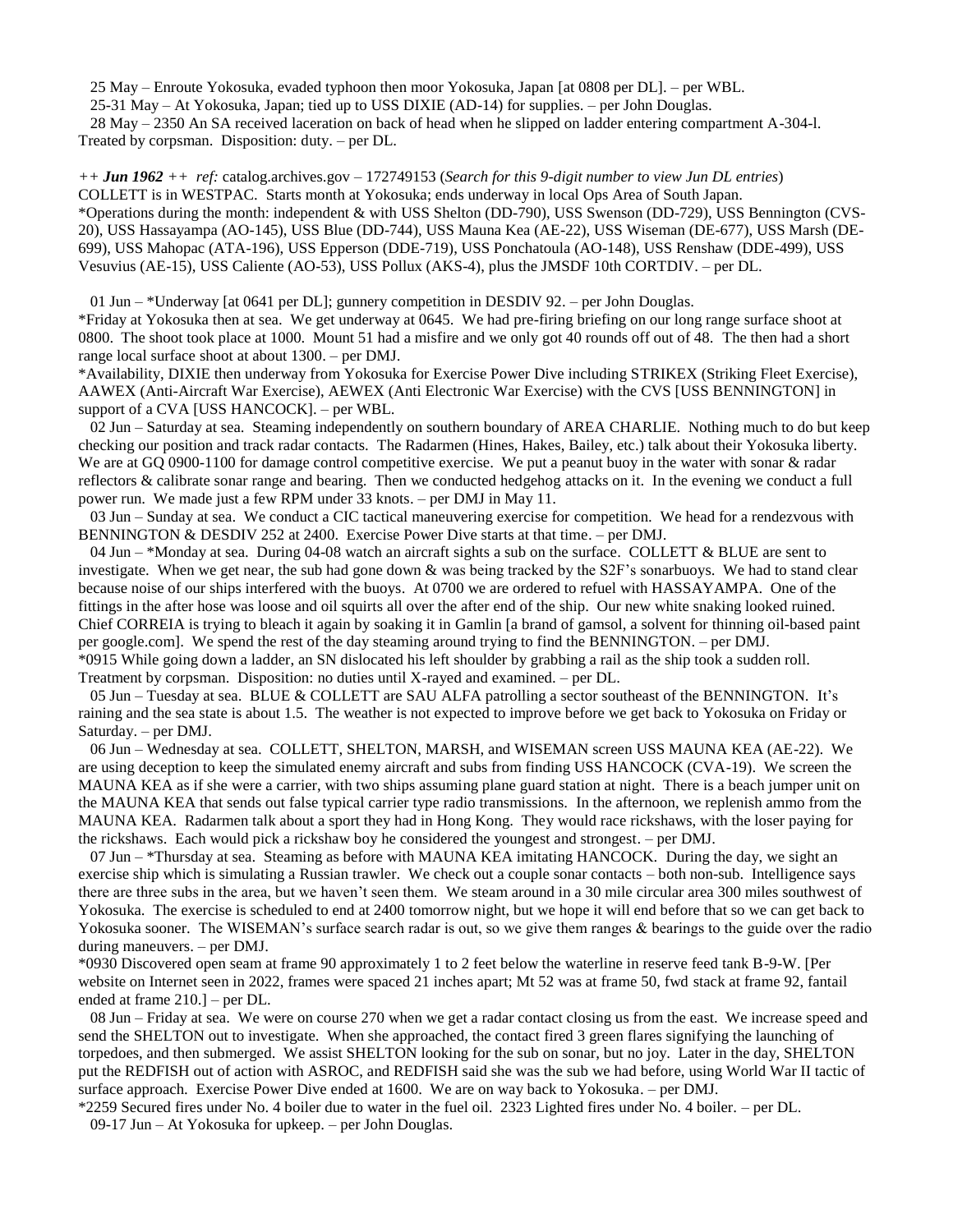11 Jun – 2245 Returning from liberty, an MM fell while crossing the brow of USS Swenson, receiving a small laceration to the right side of his skull. Treated by medical officer of USS Dixie (AD-14). Disposition: Placed on duty. – per DL.

09 Jun – Moor Yokosuka [at 1250 per DL]. – per WBL.

18-24 Jun – Underway; ASW operations. – per John Douglas.

 18 Jun – Availability with DIXIE then underway from Yokosuka [at 0646 per DL] for local ops with HUK group & JMSDF (Japan Maritime Self Defense Force) DDs. – per WBL.

19-23 Jun – Underway for operations with Japanese Self Defense Force. – per Frank Olderr.

22 Jun – 0745 Mustered the crew at foul weather parade. – per DL.

23 Jun – UnRep from AF-49, AE-15, AO-148. – per WBL.

25-28 Jun – At Iwakuni; anchored in bay; jet crashes 1000 yards from fleet landing. – per John Douglas.

25 Jun – \*Moor to buoy [at 1248 per DL] in nest, Iwakuni, Japan. – per WBL.

\*At Iwakuni, Japan (near Hiroshima); Commodore's Inspection. – per Frank Olderr.

29-30 Jun – Underway; ASW operations. – per John Douglas.

29 Jun – Underway from Iwakuni [at 0744 per DL] for local ops. – per WBL.

30 Jun – UnRep from AO-53, AKS-4. – per WBL.

*++ Jul 1962 ++ ref:* catalog.archives.gov – 172749277 (*Search for this 9-digit number to view Jul DL entries*) COLLETT is in WESTPAC. Starts month underway; ends underway.

\*Operations during the month: independent & with USS Bennington (CVS-20), USS Swenson (DD-729), USS Blue (DD-744), USS Shelton (DD-790), USS Ashtabula (AO-51), USS Hancock (CVA-19), USS Orleck (DD-886), USS Higbee (DD-806). – per DL.

01-02 Jul – Underway; ASW operations. – per John Douglas.

01 Jul – 1236 Commenced man overboard drill. 1358 Secured from man overboard drill. – per DL

02 Jul – 1350 Held abandon ship drill. 1424 Secured from abandon ship drill. – per DL.

03-06 Jul – At Osaka, Japan; moored to Center Pier. – per John Douglas.

03 Jul – Moor Osaka [at 0832 per DL]. – per WBL.

04 Jul – Conducted 4th of July reception aboard. Guests of honor included Governor Gisen Sato. – per DL.

07 Jul – \*Underway to Yokosuka [at 0759 per DL]. – per Phil Nagel & John Douglas.

--- 07 Jul – *US A-bomb in NV*. – per DBD.

08 Jul – \*Arrive Yokosuka at 1300 [at 1308 per DL]; moor at Pier 7. – per John Douglas.

--- 09 Jul – *US H-bomb test in Pacific*. – per DBD.

 12 Jul – \*CDR William W. BISCHOF, USN relieves CDR KITT as Commanding Officer [at 0930 per DL]. – per 1964 version of History of USS COLLETT.

\* 2006 An FR received a laceration of his right ear when he slipped on ladder leading to compartment C-203-L. Treatment at Naval hospital. Disposition: returned to duty. – per DL.

 20 Jul – 0900 Made weekly inspection of magazine sprinkling systems, conditions satisfactory. Flooded magazine C-303-M with 3 inches of water due to personnel error. Commenced moving hedgehogs to dewater compartment. 1052 Made daily inspection of magazines and smokeless powder samples, conditions normal. 1458 Having completed dewatering and drying out magazine C-303-M, restowed all hedgehogs.

 30 Jul – \*Underway from Yokosuka [at 0658 per DL] for local ops with USS HANCOCK (CVA-19). – per WBL. \*1100 Maneuvering to take day plane guard station within 5 miles of carrier. 1810 Maneuvering to take station for night plane guard. – per DL.

 31 Jul – \*Underway; rough seas; motor whaleboat breaks loose; 3 boards along bottom break before boat is secured. – per John Douglas.

\*0646 Maneuvering to take refueling station alongside USS Hancock. 0654 Steering casualty. Steering from after steering while maneuvering to clear formation to SW. 0700 Maneuvering to test and repair rudder control. 0731Secured Refueling Detail. 0753 Steering casualty restored. Maneuvering to rejoin formation. – per DL.

*++ Aug 1962 ++ ref:* catalog.archives.gov – 172749405 (*Search for this 9-digit number to view Aug DL entries*)

COLLETT is in WESTPAC. Starts month underway; ends at Subic Bay.

\*Operations during the month: independent & with USS Hancock (CVA-19), USS Shelton (DD-790), USS Higbee (DDR-886), USS Providence (CLG-6), USS Ponchatoula (AO-148), USS Paricutin (AE-18), USS Lyman K Swenson (DD-729), USS Black (DD-666), USS Pictor (AF-54). – per DL.

 01 Aug – \*Underway; seas higher than open bridge; bow of HANCOCK going under all day; Fire in CIC but not much damage. – per John Douglas.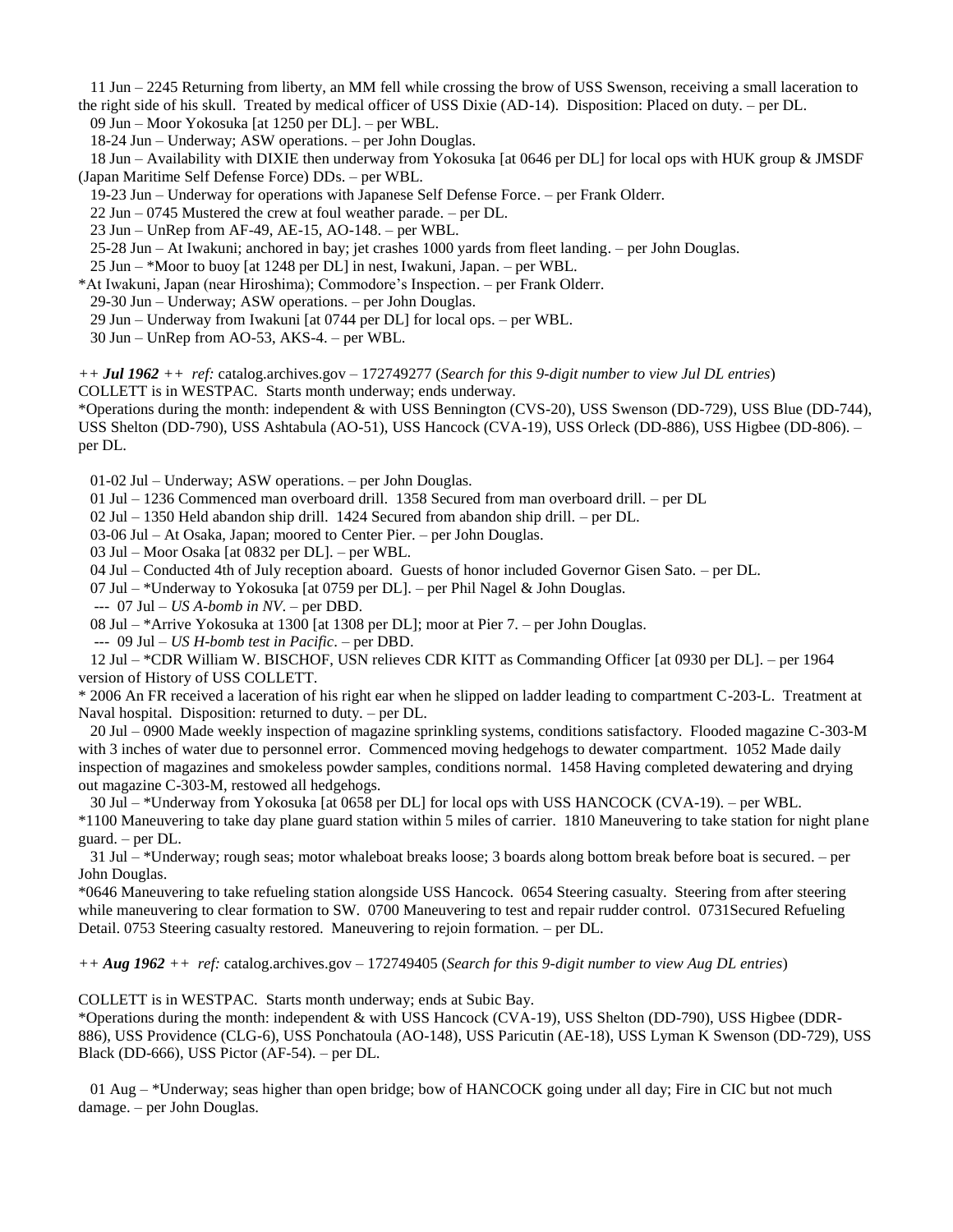\*0305 Smoke detected on bridge and in CIC, determined to have come from 24-volt power supply in ECM room No. 1 compartment 01-84-2. Equipment was turned off and sprayed with CO2 fire extinguisher. No further smoke observed. – per DL.

 02 Aug – \*Refuel 1530 to 1615 from USS PONCHATOULA (AO-148); Forward gang spills fuel along port side; cleanup takes 2 hours. – per John Douglas.

\*Detached from HANCOCK then due to Typhoon Opel, changed course from Okinawa and headed for Yokosuka. – per WBL. 03 Aug – Released from HANCOCK; head first for Okinawa but due to expected Typhoon Opel, head for Yokosuka at 2200. – per John Douglas.

04 Aug – Underway for Yokosuka. – per John Douglas.

05 Aug – Underway at 5 knots around Tokyo Bay to avoid pulling in on Sunday. – per John Douglas.

--- 05 Aug – *Soviet atomic tests*. – per DBD.

 06 Aug – \*Arrive Yokosuka [anchored at 0650 per DL]. Underway [at 0721 per DL] for mooring. [At 0806] moored as 5th can outboard of DIXIE [for availability per WBL]. Liberty restricted to base due to demonstrations at main gate of naval base because of a strike. – per John Douglas.

07 Aug – At Yokosuka; strike over; liberty granted off base. – per John Douglas.

 11 Aug – 1820 While working on a lathe onboard, an FN received injury to his left eye. Treatment by Navy hospital. – per DL.

17-21 Aug – At Yokosuka; COLLETT moves moorings several times due to threat of Typhoon Ruth. – per John Douglas.

 18 Aug – 0820 Heavy Weather Condition 2 set; put out 3/4" spring lay amidships and stern chalk, and 1" wire out the starboard quarter chalk. 0910 Heavy Weather Condition 1 set. [20 Aug is last day that a Heavy Weather Condition was seen in May 2022] – per DL.

 22 Aug – \*Underway at 1310 [1303 per DL] with DESDIV 92 for Formosa Patrol [Taiwan Strait Patrol]. – per John Douglas. \*1400 Lost lube oil pressure on No. 1 main engine, stopped starboard shaft. 1410 Lube oil pressure restored. 2025 Secured No. 2 boiler due to sheared pin on forced draft blower. 2040 Casualty restored. – per DL.

 23 Aug – Underway [in the North Philippine Sea per DL] for Okinawa for fuel & water; so far not affected by Typhoon Sara – per John Douglas.

24 Aug – \*Arrive Buckner Bay, Okinawa at 1100 [anchored at 1116 per DL]. – per John Douglas.

\*1847 Underway for pier. 1902 Moored port side USS Salisbury Sound (AV-13). – per DL.

25 Aug – Get underway at 1600 [1555 per DL]. – per John Douglas.

26 Aug – Underway [in East China Sea per DL]; slow to 5 knots for 2 hours of fishing. – per John Douglas.

 27 Aug – \*Rendezvous [at 0702 per DL] with USS BLACK (DD-666) [at 24 degrees-15N, 119 degrees-40E per DL] to transfer papers via BLACK's motor whaleboat; refuel from USS PONCHATOULA [at 1312 per DL] & take on supplies from USS PICTOR (AF-54) [at 1454 per DL]. – per John Douglas.

\*2150 An EM suffered a 2" laceration of the right middle finger while working on a motor in the after engine room. Treatment by corpsman. Disposition: assignment of light duty. – per DL.

28 Aug – Underway; 5 to 12 knots; standing wartime watches [in Formosa Strait per DL]. – per John Douglas.

 29-30 Aug – Typhoon Wanda gets close; steam at 27 knots (22 knots on 30 Aug) heading for Subic Bay, P.I. – per John Douglas.

 29 Aug – 2000 An SN received a 2" laceration on scalp while going through a hatch leading to bilges in forward fireroom. The hatch came closed striking his head. Disposition: placed on sick list until morning. Treatment: cleansed, closed with 3 sutures, sterile dressing. – per DL.

30 Aug – Underway; arrive Subic Bay [anchored at 2218 per DL]. – per Phil Nagel.

 31 Aug – \*000-0400 [shorthand for the 0000-0400 watch] Heavy weather plan in effect. 0820 Commenced heaving the anchor to short stay. 0830 Anchor is aweigh. 0907 Moored. – per DL.

\*Liberty at 1600 – per John Douglas. (See **NOTE 4**)

*++ Sep 1962 ++ ref:* catalog.archives.gov – 172749533 (*Search for this 9-digit number to view Sep DL entries*) COLLETT is in WESTPAC. Starts month at Subic Bay; ends underway.

\*Operations during the month: independent & with USS Shelton (DD-790), USS Lyman K Swenson (DD-719), USS Mispillion (AO-105), USS Vega (AF-59), USS Ponchatula (AO-148), USS Pictor (AF-54). – per DL.

01 Sep – At Subic Bay. – per Phil Nagel & John Douglas.

02 Sep – Underway at 1232. – per DL

03 Sep – Underway at 1400. – per John Douglas.

05 Sep – Underway for Kaohsiung, Taiwan; rough seas; take spray on open bridge. – per John Douglas.

06 Sep – Start to enter port but Commodore sends us back on patrol. – per John Douglas.

07 Sep – Calm seas; refuel from USS PONCHATOULA from 1230 to 1315. – per John Douglas.

08 Sep – \*0120 Lost lube oil pressure in No. 2 main engine. O230 Restored lube oil pressure. – per DL.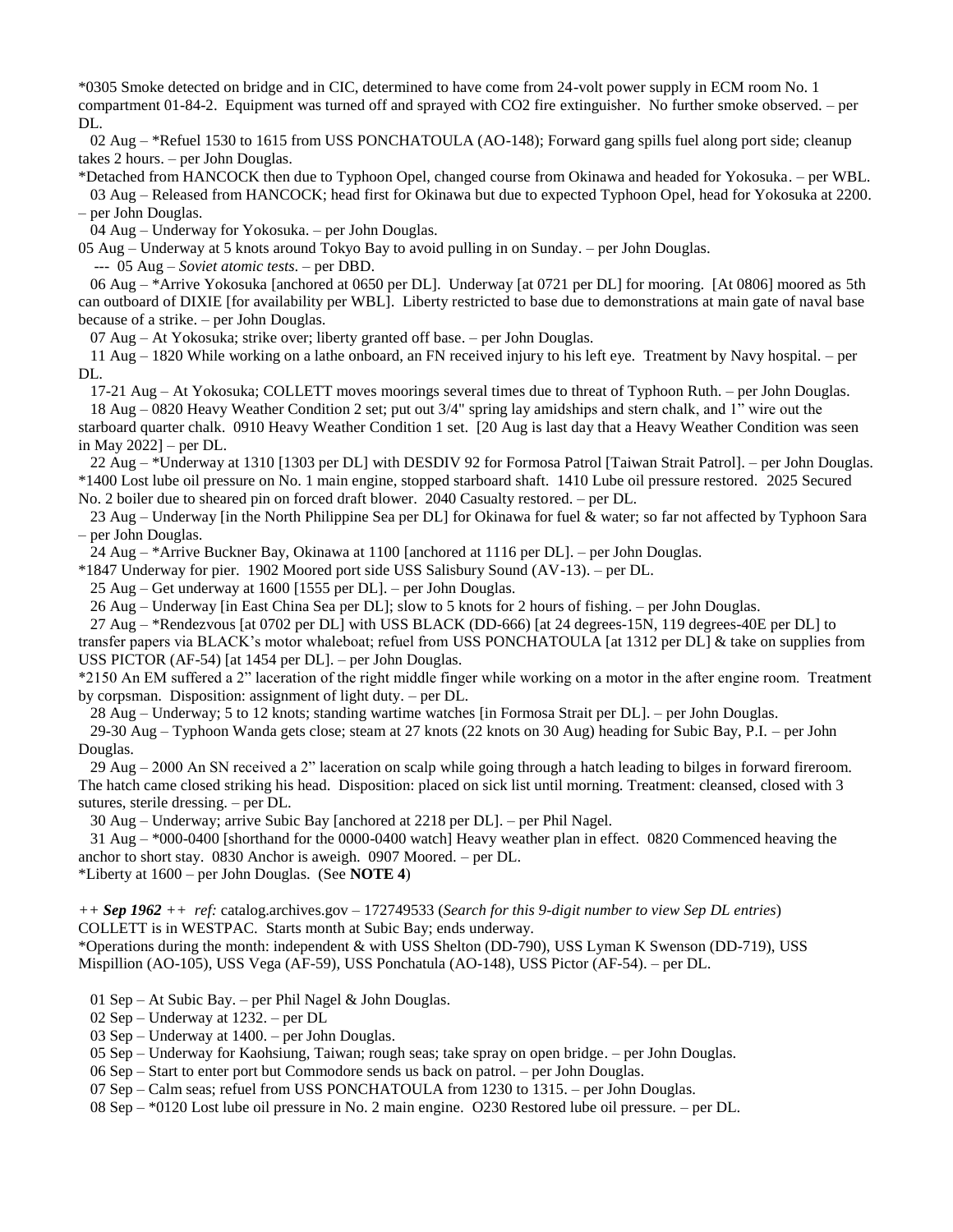\*Modified Condition III (wartime cruising); refuel from PONCHATOULA at 0845; forward fireroom spills 360 gallons; 6 inches on mess deck. [At 1814-1818 per DL,] light-line medicine to USS SHELTON (DD-790) for a case of TB. – per John Douglas.

 09 Sep – 1406 Sighted object in water bearing 100 degrees. 1415 Object identified as partially sunken junk in position 25 degrees 19N, 120 degrees 12E. – per DL.

10 Sep – Refuel from PONCHATOULA at 0945. – per John Douglas.

11 Sep – \*Heard of another U2 flight; relieved from patrol at 1900. – per John Douglas.

\* 2252 Lost vacuum on starboard shaft. Stopped starboard shaft. – per DL.

12 Sep  $-$  \*0014 c/s to stop to lock starboard shaft. 0047 c/s to stop to unlock starboard shaft. 0134 Tests are satisfactory.  $$ per DL.

\*Enter Kaohsiung harbor at 0745; guns are all around & there is a sub net for harbor entrance. – per John Douglas.

\*Moored between Buoys 9 & 10 with USS Shelton and USS Swenson at 0848. – per DL.

13 Sep – Port & starboard watches. – per John Douglas.

15 Sep – Captain's Inspection in morning. – per John Douglas.

 18 Sep – 2130 While riding in a pedicab on liberty in Kaohsiung, an EM suffered a laceration of the middle finger of his right hand due to his own misconduct. Treatment administer by corpsman. Disposition: to duty. – per DL.

 22 Sep – Get underway at 1100 [1038 per DL]; General Quarters at 1300; Set Condition [of Readiness III] at 2000. – per John Douglas.

 23 Sep – Take on 18 loads of supplies aft from USS PICTOR (AF-54) at 1100; refuel from USS MISPILLION (AO-105). – per John Douglas.

24 Sep – Underway on patrol of China coast; seas medium; sun hot. – per John Douglas.

 25 Sep – 0000-0400 Steaming independently on Taiwan patrol station S-6 in the Taiwan Strait. Base course 238, speed 8 knots. Boiler No. 2 is on the line the plant is cross-connected. Condition of Readiness III and Material Condition YOKE are set.

 26 Sep – Arrive Kaohsiung harbor at [0837 per DL]; moor [at 0932 per DL] alongside SHELTON & USS LYMAN K. SWENSON. – per John Douglas.

28 Sep – Get underway at [1532 per DL]. – per John Douglas.

29 Sep – \*Underway; rough seas; green water over Mt 52. – per John Douglas.

\*1855 Took on 9,000 gallons of water ballast in tanks A505F and A506F. – per DL.

*++ Oct 1962 ++ ref:* catalog.archives.gov – 172749657 (*Search for this 9-digit number to view Oct DL entries*) COLLETT is in WESTPAC. Starts month underway from Kaosiung, Taiwan; ends underway in Tsugaru Strait. \*Operations during the month: independent & with USS Shelton (DD-790), USS Lyman K Swenson (DD-729), USS McKenzie (DD-836), USS Cacapon (AO-52). – per DL.

01 Oct – Underway; water still over Mt 51; waves over Mt 52. – per John Douglas.

02 Oct – \*0805 Commenced deballasting. 1015 Secured deballasting. – per DL.

\*Arrive Yokosuka [at 1515 per DL]; Seabag Inspection. – per John Douglas.

--- 03 Oct – *Walter Schirra orbits earth in Mercury spacecraft*. – per DBD.

11 Oct – An SA was transferred to Naval hospital for medical observation due to severe anxiety. – per DL.

19 Oct – At Yokosuka; hear that BON HOMME RICHARD (CVA-31) & her cans force Russian sub up 60 miles off

Okinawa after 22 hours when it runs out of air. – per John Douglas.

--- 22 Oct – \**US reveals missile sites in Cuba; imposes arms blockade*. – per DBD.

\*Beginning of Cuban missile crisis. – per WD

23 Oct – At Yokosuka; heard President Kennedy's speech on radio; things look bad. – per John Douglas.

--- 23 Oct – *US orders interception of 25 Soviet vessels enroute to Cuba*. – per DBD.

 abt 23 Oct – \*COLLETT is in dry dock with the sonar dome removed when the orders come to proceed to the Tsugaru Strait; it takes a couple of 2 days to get it reinstalled before we can flood the dry dock & leave port. – per John Slater.

\*In Apr 2022, a search of deck logs from 20 to 26 Oct found no mention of being in dry dock. – per Frank Olderr.

24 Oct – At Yokosuka. – per Phil Nagel & John Douglas.

25 Oct – At Yokosuka; make preparations for heavy seas; working party carries on supplies. – per John Douglas.

26 Oct – \*Get underway [at 1019 per DL]; clear Tokyo harbor around 1130; GQ for fire in main switchboard, no damage;

Captain announces orders to patrol strait between Honshu & Hokkaido near Soviet sub base; challenge all large ships & search any suspicious, chase subs when found. – per John Douglas. (See **NOTE 2** below)

\*Underway; as part of the response to the Cuban Missile Crises, COLLETT suddenly sorties from Yokosuka by herself & goes north to the Hokkaido strait to be in position to block the Soviet submarine fleet from departing Vladivostok; she spends several days on station there. – per Richard Gregory.

27 Oct – Underway for [Tsugaru] Strait; set Condition [of Readiness] III at 0900. – per John Douglas.

 28 Oct – Underway on patrol off strait; refuel from USS CAPAPON (AO-52) from 0900 to 0945; challenging ships over 22 tons, many don't answer but we let them go. – per John Douglas.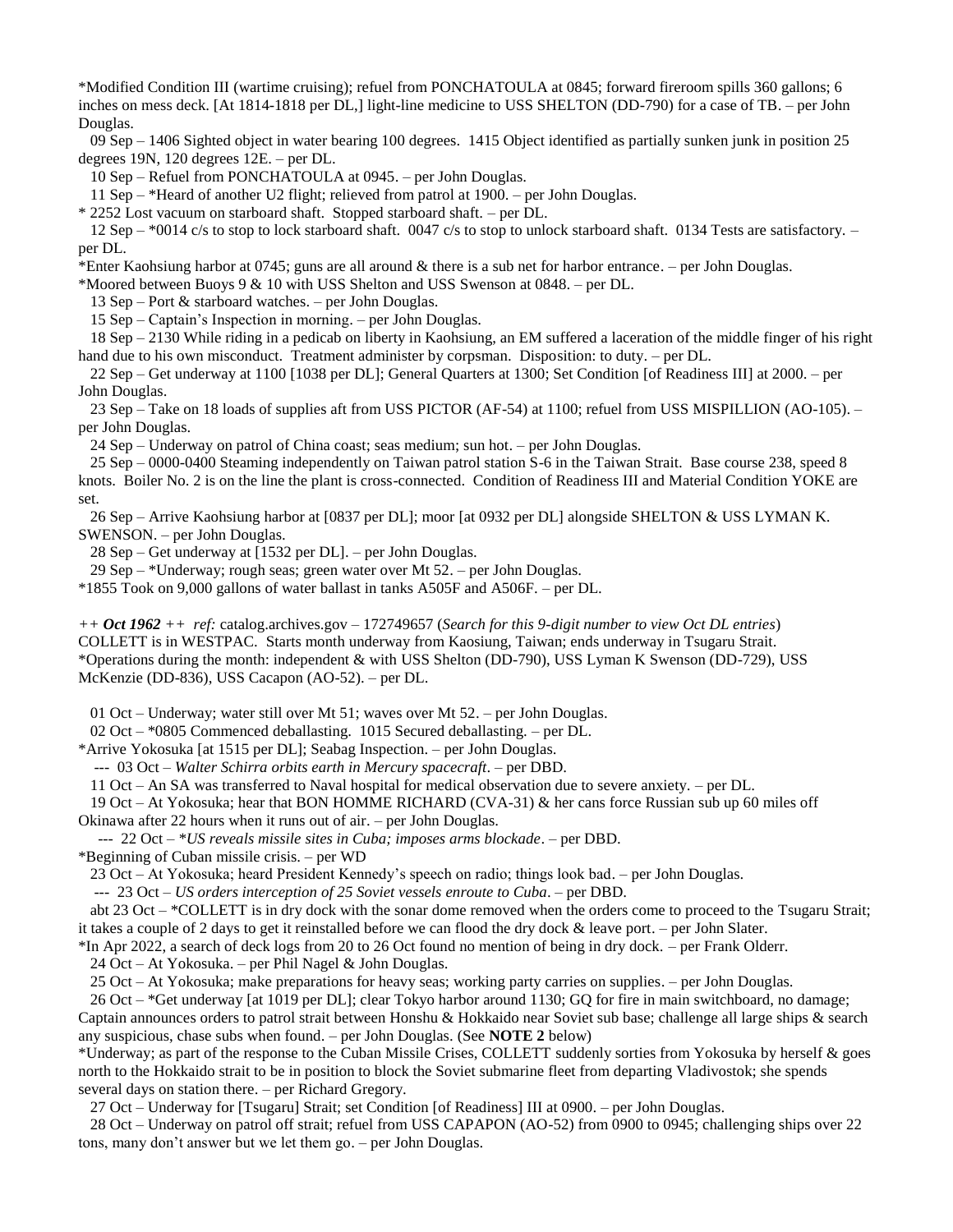--- 28 Oct – *Soviets begin dismantling Cuban missile sites & US ends blockade*. – per DBD.

 29 Oct – Underway; CAPAPON highlines man with appendicitis to COLLETT; transferred to Army helo 15 minutes later. – per John Douglas.

30 Oct – Underway on patrol; rough seas. – per John Douglas.

31 Oct – Underway; seas get rougher so we move Patrol Area further into strait; raining off  $\&$  on. – per John Douglas.

*++ Nov 1962 ++ ref:* catalog.archives.gov – 172749785 (*Search for this 9-digit number to view Nov DL entries*) COLLETT is in WESTPAC. Starts month underway; ends at Kaohsiung – per DL.

\*Operations during the month: independent & with USS Cacapon (AO-52), USS Rupertus (DD-851), USS Hollister (DD-788). – per DL.

 01 Nov – Underway in [Tsugaru] strait to avoid high swells; 7 small Soviet fishing boats pass us; some rain. – per John Douglas.

 02 Nov – Underway on patrol; seas more calm; Patrol Area moved back to entrance of strait; refuel from CAPAPORN. – per John Douglas.

 03 Nov – \*Underway; GQ at 0815; strike 5-inch ammo below; put safeties on hedgehogs & strike below at 1400; torpedoes unloaded; relieved by RUPERTUS (DDR-851) at 1515; set Condition [of Readiness] IV; head for Yokosuka at 21 knots. – per John Douglas.

\*During the night of 03 Nov 1962 returning from the Cuban Missile Crisis Patrol of Tsugaru strait, I was the JOOD with Bill Rice as OOD. We ran into a fleet of brightly lit Japanese fishing boats. Instead of avoiding us, they tried to get in our path. We surmised that they were trying to get us to cut their nets so they could get new ones courtesy of the US Navy. – per Richard Gregory.

04 Nov – Arrive Yokosuka at 2305. – per John Douglas.

--- 04 Nov – *US halts atmospheric atomic tests*. – per DBD.

09 Nov – At Yokosuka; flag at half-mast to honor Eleanor Roosevelt who died last week. – per John Douglas.

11 Nov – Get underway at 1638. – per John Douglas.

12 Nov – Underway – per Phil Nagel & John Douglas. Typhoon Karen hits Guam, heads for Okinawa. – per John Douglas.

 13 Nov – Underway; sonar trials & speed runs; [moored at Buckner Bay at 1707 per DL]; typhoon [Condition of Readiness] III is set so no liberty. – per John Douglas.

 14 Nov – \*0630 Commenced making all preparations for getting underway. 0716 Stationed the Special Sea Detail. 0735 Completed all preparations for getting underway. Draft forward: 14'3", aft: 14'. – Per DL.

\*Get underway at 0745. – per John Douglas.

 15 Nov – Seas rough; take waves over all weather decks; crew walks on bulkheads; heading toward Formosa [Taiwan]. – per John Douglas.

16 Nov – \*Underway [in Taiwan strait] with the waves; rocking port & starboard. – per John Douglas.

\*2102 Set the Highline Detail aft. 2136 USS Hollister alongside to starboard. 2145 Highline rigged aft. 2150 received Taiwan patrol turnover documents. Commanding Officer USS Collett assumed C.T.U. 72.1.5. 2203 All lines clear. – per DL.

19 Nov – Arrive Kaohsiung in morning [at 0846 per DL]; moored between Buoys 9 & 10. – per John Douglas.

21 Nov – Personnel Inspection in blues. – per John Douglas.

--- 21 Nov: *End of Cuban Missile Crisis.* – per WD.

23 Nov – Get underway at 0823 on patrol; very rough seas. – per John Douglas.

 24 Nov – 0000-0400 Steaming independently conforming to a Patrol Area 10 miles off west coast of Taiwan while waiting for gale winds in strait to abate. Condition of Readiness IV and Material Condition YOKE are set. – per DL.

25 Nov – 0000-0400 Condition of Readiness III (modified) and Material Condition YOKE are set. – per DL.

26 Nov – Green water up to bridge; still on Condition III; we head toward Kaohsiung due to rough seas. – per John Douglas.

 27 Nov – \*On patrol; swells running up to 23 feet, covering main deck & sometimes the 01 deck; secure from Condition III. – per John Douglas.

\*1942 Maneuvering to investigate sonar contact bearing 251 distance 5,000 yards. 1945 Evaluated contact as non-submarine, set course 150. – per DL.

--- 27 Nov – *First Boeing 727Aircraft flies*. – per DBD.

 28 Nov – On patrol of Kaohsiung [off the SW coast of Taiwan per DL]; pick up sonar contact; track for 35 minutes until declared non-sub; perform maneuvers with BLUE [no mention of USS Blue seen for 28 Nov in DL in Apr 2022] close to Taiwan. – per John Douglas.

 29 Nov – Underway; leave company of BLUE at 0730 [no mention of USS Blue seen for 29 Nov in DL in Apr 2022] & take on pilot to enter harbor in heavy seas; arrive Kaohsiung in morning [moored to Buoys 9 & 10 by 1040 per DL]. – per John Douglas.

 30 Nov – 0010 While on liberty an SF was injured and brought on board by shore patrol in a stretcher. Shore patrol stated he fell from a pedicab. Medical observation arranged until morning when he is X-rayed and treated for injuries sustained. – per DL.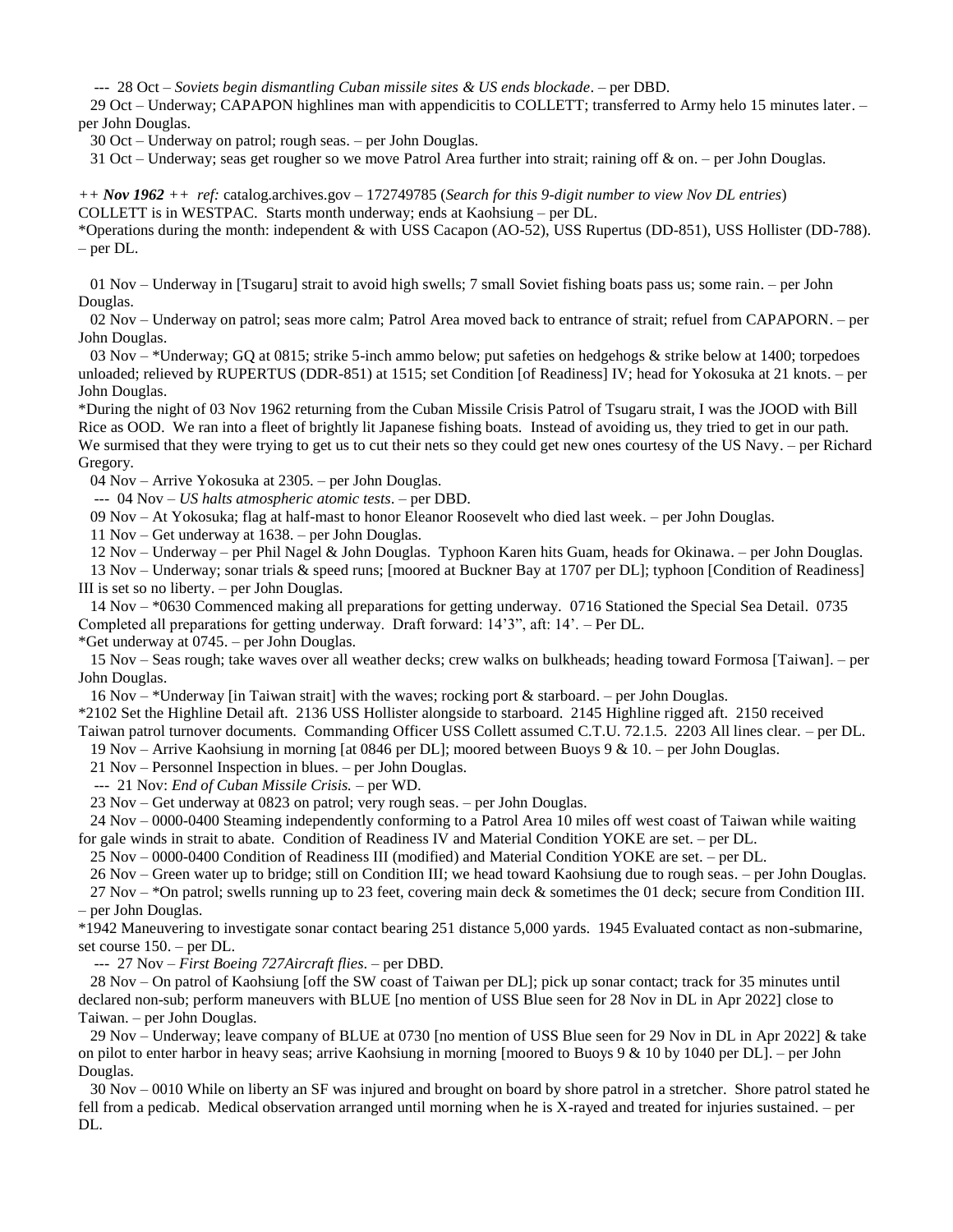*++ Dec 1962 ++ ref:* catalog.archives.gov – 172749909 (*Search for this 9-digit number to view Dec DL entries*)

COLLETT is in WESTPAC. Starts month at Kaohsiung; ends at Yokosuka.

\*Operations during the month: independent & with USS Blue (DD-744), USS Castor (AKS-1), USS Bon Homme Richard (CVA-31), USS Sirius (AF-60), USS Kawishwi (AO-146), USS Shelton (DD-790). – per DL.

01 Dec – \*At Kaohsiung; at 1830 BLUE arrives due to some technical problem. – per John Douglas.

\*1735 USS Blue (DD-744) stood into harbor. – per DL.

02 Dec – \*Underway at 1600 [underway at 1703 per DL]. – per John Douglas.

\*Depart Kaohsiung for Formosa Patrol [Taiwan Strait Patrol]. – per Frank Olderr & Phil Nagel.

03 Dec – \*Underway for Singapore; very rough seas; talking them over the 01 deck. – per John Douglas.

\* 0339 Small electrical fire in space #B1. 0405 Fire is out and reflash watch has been set. – per DL.

 04 Dec – \*Underway; rendezvous with USS BON HOMME RICHARD (CVA-31) & USS SIRIUS (AF-60); hear we may be headed to India but CO won't say; take on supplies for the carrier then try to highline to carrier but seas too high; crew can't stand up; no ships work done. – per John Douglas. (See **NOTE 3** below)

\*1706 Replenishment delayed due to adverse sea conditions. – per DL

 05 Dec – \*Underway; orders cancelled; carrier, COLLETT & BLUE head back to Kaohsiung; lines part when trying to refuel from oiler; fuel spills over entire ship. – per John Douglas.

\*0722 Broke off refueling due to adverse yawing conditions. 0938 [in 2nd try to refuel], commenced receiving fuel at forward fueling station. 1007 5" manila line parted, fuel hose pulled from trunk. Fueling completed. – per DL.

 06 Dec – Underway; released from carrier [at 0919 per DL]; BLUE & COLLETT ride out storm, winds 40 knots plus. – per John Douglas.

07 Dec – \*Arrive Kaohsiung at 0900. – per John Douglas.

\*0931 Moored at Kaohsiung. – per DL.

08 Dec – \*Get underway at 0800; calm seas. – per John Douglas.

\*0818 Underway. – per DL.

09 Dec – Underway [on patrol in Taiwan Strait per DL]; at 0930 turn around & head for Kaohsiung. – per John Douglas.

10 Dec – Arrive Kaohsiung at 0902. – per John Douglas.

11 Dec – \*Get underway at 1700; rendezvous with SHELTON; proceed toward Okinawa. – per John Douglas.

1607 Underway. – per DL.

--- 11 Dec – *First 20 American Minuteman ICBM missiles are operational*. – per DBD.

 12 Dec – \*Underway; GQ at 0800 for gunnery practice with SHELTON; GQ at 1430 with SHELTON observers for damage control drills until 1600. – per John Douglas.

\*0129 Class "A" fire reported in after fireroom due to rags in contact with hot steam line. 0135 Fire extinguished, no damage. – per DL.

 13 Dec – Underway; stop at Okinawa [moored at 0840 per DL] for fuel 1000 to 1230; put out & drop anchor; underway again at 1700 [underway at 1643 per DL]; 25 knot economy run until 0400. – per John Douglas.

14 Dec – Underway; seas rough; speed 16 to 20 knots. – per John Douglas.

15 Dec – Arrive Yokosuka in afternoon [at 1434 per DL]. – per John Douglas.

 19 Dec – 1402 Two SNs fell overboard amidships port side while working on a stage. 1405 They were recovered from the water, no injuries. 1942 During in-port emergency drill, an RM received fracture of left wrist when he fell into bilges of pilot house while going to his emergency station. The wooden grating had been removed and the area was not lighted. – per DL.

abt 21 Dec – Off-duty crew sees Bob Hope show at nearby Atsugi Naval Air Station. – per Frank Olderr.

**NOTE 1**: Although not all the dates may not recorded above, during 1962 COLLETT operated with the USS BENNINGTON (CVS-20). Per an article about the USS BLUE (DD-744) in the Oct-Dec 2009 issue of "The Tin Can Sailor" by Max Lacy, COLLETT operated with the BENNINGTON in ASW exercises during the first 6 months of 1962.

**NOTE 2**: See 26 Oct entry above. In response to the Cuban Missile crisis in Oct 62, COLLETT is ordered to go alone on war patrol in the Tsugaru Strait; this may have been the only time during 1960-63 that we had live hedgehogs & live ammo loaded – per Art Horsch. Frank Olderr remembers an incident in the Taiwan Strait (in 1963 or 64?) when we fired a warning shot across the bow of a ship that would not respond to our challenge via radio; they then immediately responded!

**NOTE 3**: See Dec 04 entry above; COLLETT is scrambled to go to India & accompany a carrier on the mission; it is cancelled before we got far; refueling was a real problem due to the bad seas – per Art Horsch.

**NOTE 4**: Where a "Get underway" entry per PD agrees with an "Underway" entry per a shipmate, the entry per PD is omitted in this timeline.

**NOTE 5:** It was in September, I believe, that we replenished supplies from Kaohsiung & got fresh milk & fresh vegetables which were a great treat. A few days later a large percentage of the crew (including yours truly) had food poisoning so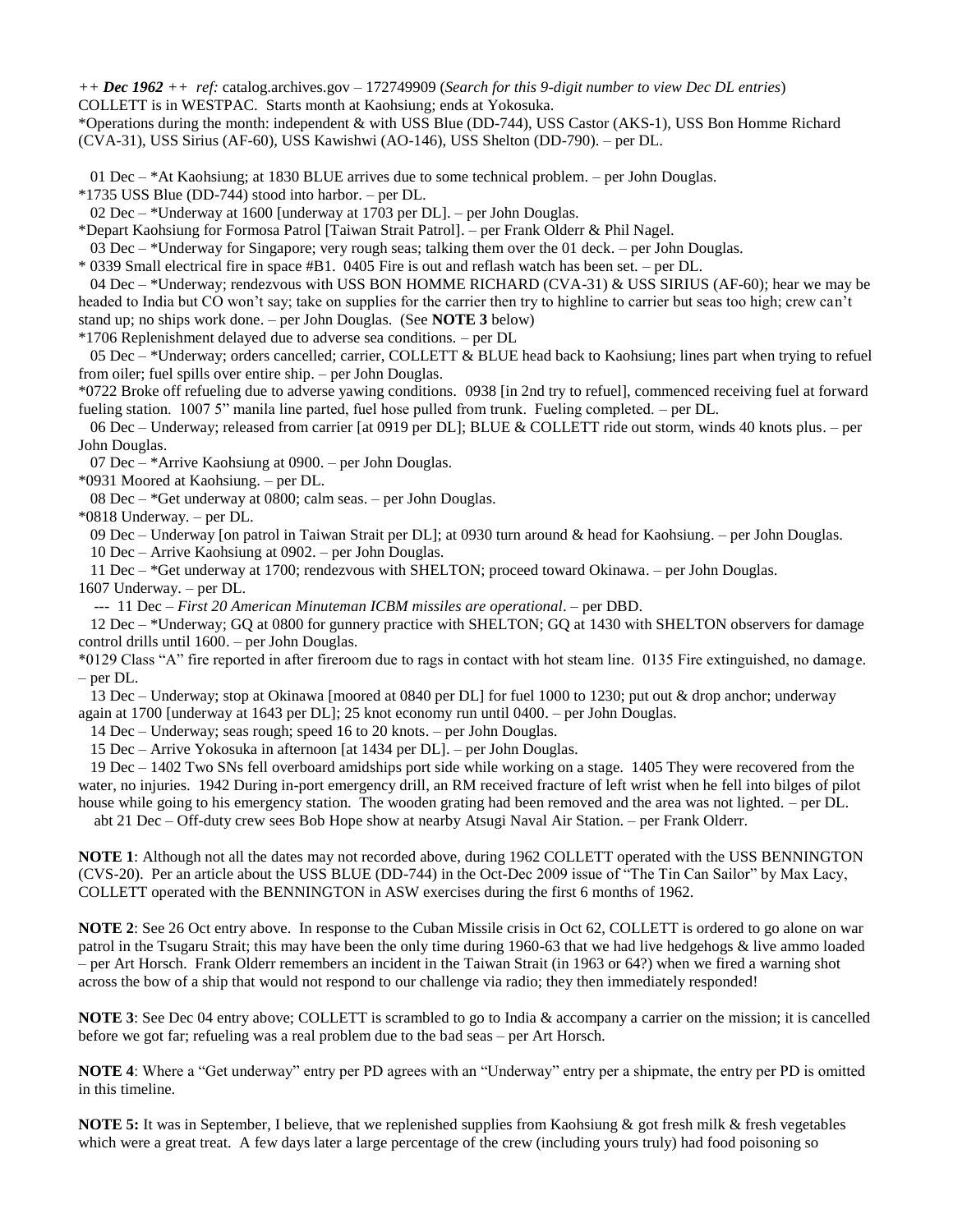Gallagher PM1 condemned everything in the reefers. We formed a bucket brigade from the reefers through the mess decks & threw everything in the reefers over the side. It was some time before we had an UnRep to restock. We existed on frozen & canned goods. I don't think we purchased locally again. After the food poison episode, we went for quite a while with no milk & only "Bug Juice" & water with our meals. After we had an UnRep, we started to get "milk, reconstituted" from cans – per Henry Earl Milliner in 2010.

**NOTE 6:** Per Chuck Kiesling in 2010, there were 156 shipmates on board for the entire year of 1962, however, per the PD, 393 shipmates served for some time during the year.

**NOTE 7**: Also on the usscollett.com website for 1962:

\*See Photos by, for, or via: Doug Gealy, Art Horsch, Brian Massey, Henry Earl Milliner, Frank Olderr, Charlie Purdon, Dennis Reed, John Slater.

\*See History by, for, or via: Art Horsch, Bob Kitt, Carl Rotola, Duward Mommsen, John Slater.

\* See Stories by: Richard Gregory, Raymond Guerra, Henry Earl Milliner, Frank Olderr, John Slater.

## **1962 USS COLLETT Shipmates**

The following list includes information from USN Personnel Diaries & other publicly available sources.

Entries marked with (d) are known (or strongly suspected) to be deceased; such entries have not been updated since 2020. Names marked with (?) are suspected of being misspelled. The rate or rank given for a shipmate is highest he attained while onboard.

To learn more (or offer a correction) about an entry, e-mail olderr730@yahoo.com. To protect the privacy of shipmates, they will be told of your enquiry but will choose if they wish to respond directly to you.

| Abraham, Stanley - SN (d)     | Johnson, Richard D - MM3 (d)    |
|-------------------------------|---------------------------------|
| Agulto, Nicholas - CS1 (d)    | Jones, John W - SOG3 (d)        |
| Airheart, Willie A - DC2 (d)  | Jones, Milton D - MM2 (d)       |
| Aiuto, Nicholas E - MM2 (d)   | Jones, William L - GMM1 (d)     |
| Albers, Kenneth H - LTJG      |                                 |
| Albert, Paul T - MM3 (d)      | Kajioka, Jay K - GMG2           |
| Amavisca, Alex N - BM3        | Kamerick, John D - SN (d)       |
| Anderson, Arthur G - MM2 (d)  | Kelsey, Murlis O - GMG2         |
| Anderson, Leon M - BMSN       | Kendig, Gerald A - BT3          |
| Anderson, Robert R - GMG1 (d) | Kerr, Daniel J - IC3 (d)        |
| Anderson, William G - RD3 (d) | Kerr, Roger H - IC3 (d)         |
| Andrews, Herman E - QM3 (d)   | Kiefer, Nicholas C - BTFN       |
| Apker, John C - BT1 (d)       | Kight, Silas D - IC2            |
| Arceo, Angel D - DK2 (d)      | King, John H - BT2              |
| Arellano, Fabio R - SN        | Kirchenwitz, Darrel E - MM3 (d) |
| Arguello, John E - CS2        | Kitt, Robert - CDR (CO)         |
| Armstrong, James R - ETR2 (d) | Knight, Daniel O - BM3 (d)      |
| Arn, Franklin D - TM1         | Konecny, Eugene J - MM2 (d)     |
| Aronson, Gustve E - SK3 (d)   | Koranda, James R - FN/SN (d)    |
|                               |                                 |
| Bacon, James L - BT3 (d)      | LaCoss, Harrison A - EM2 (d)    |
| Bacon, "W" Newton - BT3       | Lancaster, Charles N - SFP2 (d) |
| Badura, Larry J - QM3         | Langley, James W - QM2 (d)      |
| Bailey, Kenneth L - RD3       | Larsen, Ronald A - SA (d)       |
| Balan, Felicito - TN (d)      | Latham, Billy J - RD3/RD1       |
| Banzhoff, Charles K - MM2     | Leavitt, Norman O - SN (d)      |
| Baron, David R - RM2 (d)      | Lee, James P - EM3 (d)          |
| Barr, David R - EN1 (d)       | Leftwich, Frankie L - TM3 (d)   |
| Barrett, Robert W - SK3       | Lemmer, Duncan L - BT2          |
| Bartlett, Norman L - SN (d)   | Leszek, Lester J - SN (d)       |
| Barto, Paul D - SF1 (d)       | Lewis, James F - FN/YN3         |
| Barwick, John P - MR2 (d)     | Linah, Kenneth F - MM2 (d)      |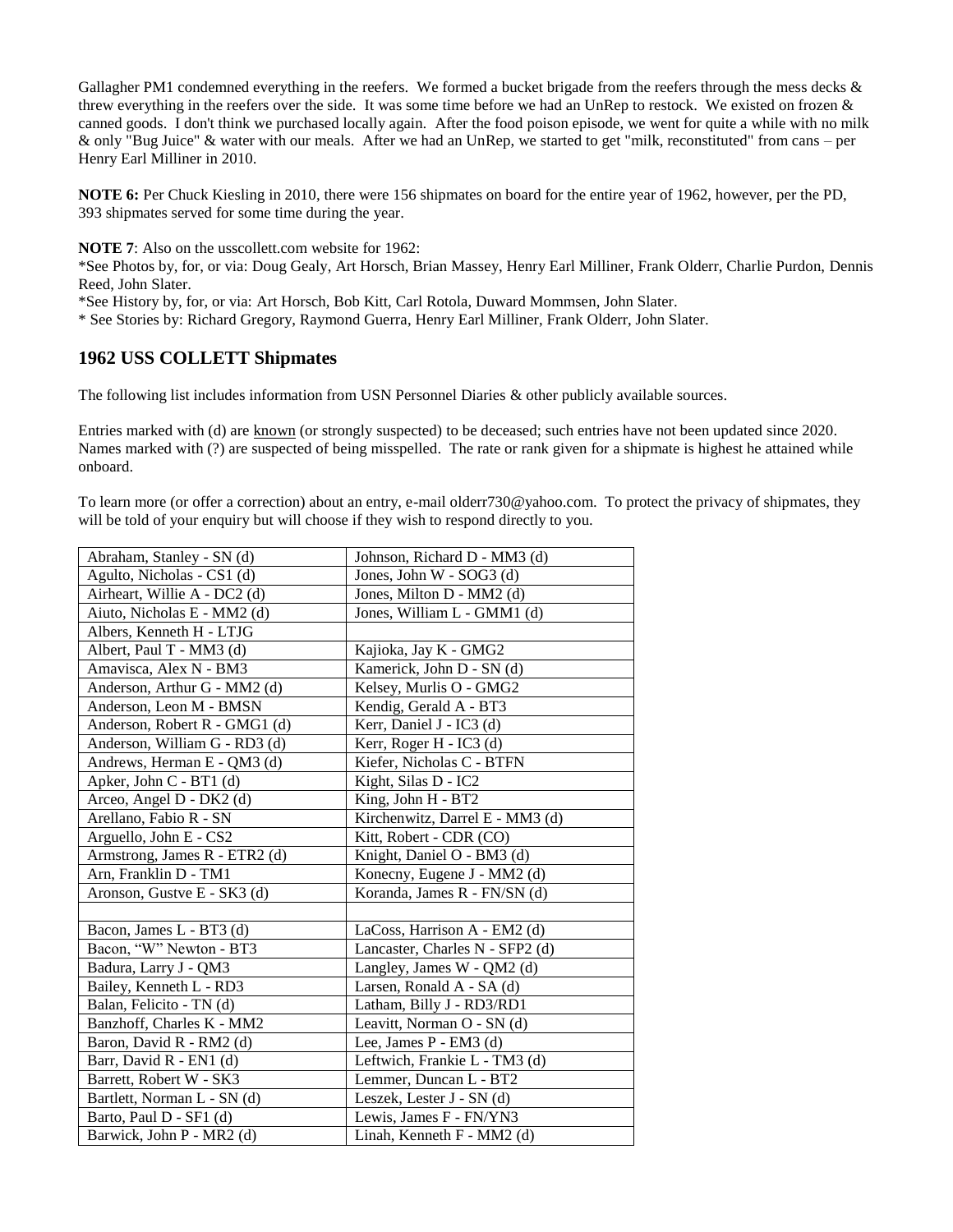| Baxter, Franklin E - SFM2                          | Little, William H - MMFN (d)                            |
|----------------------------------------------------|---------------------------------------------------------|
| Beavers, Jimmy E - SN                              | Locker, Luther M - BT3 (d)                              |
| Beitzel, Thomas A - BT3 (d)                        | Longlois, Lee E - YN2 (d)                               |
| Belknap, Bert L - GMG3                             | Lueck, Dwaine I - PN1 (d)                               |
| Bernard, Rodney C - BT1 (d)                        | Luke, Richard L - BT3                                   |
| Berroth, Thomas E - SM2 (d)                        | Lyons, Jack A - MM1/MMC (d)                             |
| Best, Harvey A - SN                                |                                                         |
| Betts, Ronald E - SN                               | Macuse, Florencio P - MM2/MMFN (d)                      |
| Bick, Jimmie D - RM2 (d)                           | Madden, Frank E - RD1/RDC (d)                           |
| Birk, Arthur P - TM2                               | Mahan, Gerald D - BT1 (d)                               |
| Bischof, William W - CDR (CO) (d)                  | Mai, Robert G - DK3 (d)                                 |
| Bishop, Danny O - MM2                              | Markus, Dale G - MM1 (d)                                |
| Bishop, Harry G - SA                               | Marquez, Gabriel - EN3 (d)                              |
| Bivins, Robert C - MM2 (d)                         | Martin, Leyman A - SHSN (d)                             |
| Blackmon, Jimmy R - TM2                            | Massey, Brian J - SOG3                                  |
| Boatner, Albert E - GMG3                           | Masten, Wilburn T - SKCA (d)                            |
| Bohot, Wayne H - FN                                | Maw, Junior B - GMG1/GMG2 (d)                           |
| Bone, "L" "C" - YN2 (d)                            | May, Michael J - SN                                     |
| Bosley, Bruce A - SOG3                             | Mayer, Earl F - SK3                                     |
| Bove', Jack D - BM1 (d)                            | McClain, Robert F - EM2 (d)                             |
| Bowker, Christopher P - RM3 (d)                    | McClellan, James W - MM2 (d)                            |
| Bradbury, John C - SN (d)                          | McClure, Richard A - MM2                                |
| Brasch, John G - RMCS (d)                          | McCombs, Douglas A - SFM2 (d)                           |
| Brien, Ronald L - RM1 d)                           | McDonald, Marvin S - SM2                                |
| Brockett, William A - LTJG (d)                     | McManus, James J - RM3 (d)                              |
| Brooks, William T - LTJG (d)                       | Meals, Robert M - GMG1 (d)                              |
| Brotkouski, Thomas W - SA/GMG1 (d)                 | Mendelson, Jacques D - SMCA (d)                         |
| Brunette, Anthime E - EN3                          | Merseburgh, Oliver A - SN/FN/BT3                        |
| Bryan, Robert G - YN2 (d)                          | Miller, Manley C - PNSN (d)                             |
| Bulau, Howard E - BT3                              | Miller, Michael C - BM (#?)                             |
| Bunner, Charles R - MM1 (d)                        | Miller, Raymond S - PN2 (d)                             |
| Burm, Thomas C - IC2                               | Millichamp, John S - FTG3 (d)                           |
|                                                    | Milliner, Henry Earl - ETR3 (d)                         |
| Cadwell, Brian C - MM1<br>Cagle, James A - SD1 (d) | Mitchell, James S - RD2/RDSN (d)                        |
| Camaisa, Rody B - SKCA                             | Mommsen, Durward B - LTJG<br>Moore, Lowell E - FTG3 (d) |
| Casson, Donald W - SN/QM1                          | Moore, Walter T - MM1 (d)                               |
| Chally, Kenneth L - SA (d)                         | Mootz, Francis J - LTJG                                 |
| Chapman, Nathaniel - SN                            | Mordick, Dennis C - ETN3 (d)                            |
| Charbonneau, John E - SN (d)                       | Morgan, Henry V - LTJG                                  |
| Charbonneau, Richard J - SN                        | Morgan, Norman P - ETN3 (d)                             |
| Chastain, Bennie L - SH1 (d)                       | Mortenson, Robert L - BT3                               |
| Chiotti, Stanley A - IC3                           |                                                         |
| Clark, Leonard B - QMCA (d)                        | Nagel, Phillip L - BT3                                  |
| Clark, William L - BTCS (d)                        | Nazworth, Tom - BT1 (d)                                 |
| Clemen, David A - SN                               | Nelson, Michael J - FN (d)                              |
| Clemons, Harry V - IC1 (d)                         | Nesselrode, Ray M - MMCS                                |
| Clifton, Jarrell L - SO3                           | Neugebauer, Eddie J - QM2 (d)                           |
| Coffey, James B - BTFN (d)                         | Newell, David R - SN (d)                                |
| Collier, Thomas C - CS1                            | Norton, Ernest J - YN3 (d)                              |
| Conrad, Edward E - RD3 (d)                         | Nothstein, Robert E - MM2                               |
| Cook, Dennis E - SH3                               |                                                         |
| Cooley, Edward E - GMG3                            | O'Connor, Dennis J - FN                                 |
| Cooper, John F - BM2 (d)                           | O'Hare, Grover M - MM3 (d)                              |
| Cooper, Omar E - SF1 (d)                           | Olderr, Frank J - ETN2                                  |
| Cope, Gary D - BT2 (d)                             |                                                         |
| Corcino, Juan S - SFP2                             | Palmer, John G - LCDR (XO) (d)                          |
|                                                    |                                                         |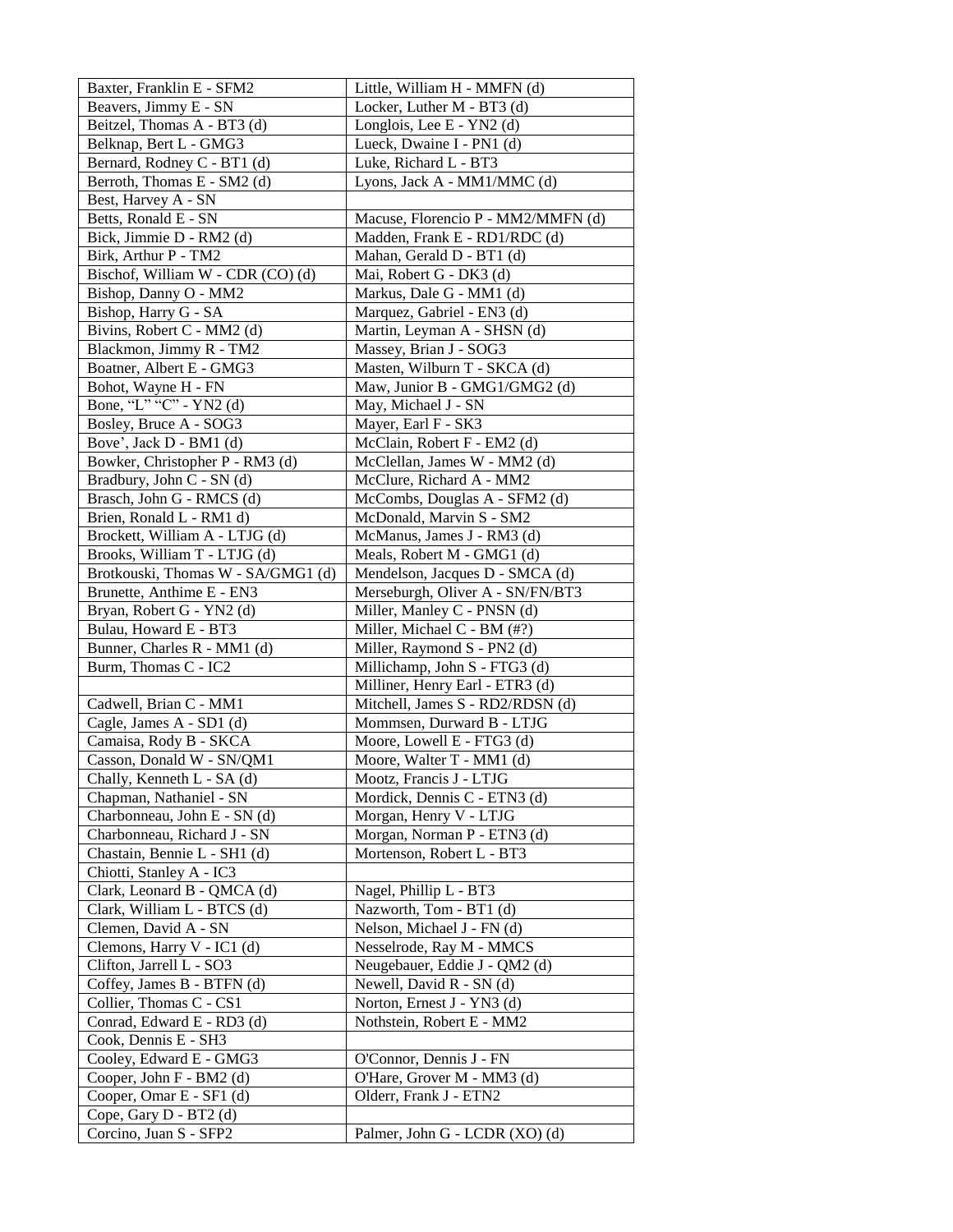| Corrales, Fred A - EM1 (d)                        | Parker, Stanley B - CS3                               |
|---------------------------------------------------|-------------------------------------------------------|
| Correia, Arthur R - BMC (d)                       | Parker, Thomas F - MMC/ENS                            |
| Cox, Jack L - RD2 (d)                             | Parker, Victor R - MM3 (d)                            |
| Crabtree, William D - SA (d)                      | Parks, Kenneth N - GMSN (d)                           |
| Craig, Donald L - RD2                             | Patton, James E - LCDR (XO) (d)                       |
| Craine, William M - FTC (d)                       | Paulson, Raymond S - SM1                              |
| Cross, George B - MM3 (d)                         | Paxton, Marvin G - RMSN                               |
| Cross, Martin K - QM3 (d)                         | Pennell, James L - BM3 (d)                            |
| Cruz, Antonio D - TN/SK2 (d)                      | Perkins, Thomas F - SN (d)                            |
| Cunningham, David H - BT3 (d)                     | Phares, Hubert W - FN                                 |
|                                                   | Pickens, Leonard A - DK3 (d)                          |
| Dailey, Leon E - RM3 (d)                          | Pierce, Bernard E - MM1 (d)                           |
| Dasher, Harry J - QM2                             | Post, Walter M - ETRSN/ET1                            |
| Davis, Edgar E - SN                               | Powell, David G - MM3/MM1                             |
| Davis, James R - MM2 (d)                          | Price, Ancle L - GMG1 (d)                             |
| Davis, Joseph F - LTJG (d)                        | Purdon, Charles B - TM2                               |
| Davis, Richard K - MM1 (d)                        |                                                       |
| Demoss, Billy G - RM3                             | Raab, John E - GMG3                                   |
| Dickey, William M - FN (d)                        | Rambo, Rex H - LTJG                                   |
| Dillon, Terrence L - RM2                          | Reed, Dennis F - BT1 (d)                              |
| Dillon, William L - SN (d)                        | Reniewicz, John - SFM2 (d)                            |
| Divins, William G - RD1 (d)                       | Renison, Roy A - CSC (d)                              |
| Domino, Ronald R - SN (d)                         | Retif, Lionel J - SA (d)<br>Reynolds, George E - YNSN |
| Donnelly, Russell - SOG2                          |                                                       |
| Douglas, John M - BM3<br>Drath, Allan W - RD3 (d) | Rice, David L - BT2 (d)<br>Rice, Lloyd K - LT         |
| Duffy, Cornelius T - ENS                          | Rivette, William R - PC3 (d)                          |
| Dunnuck, James W - IC3                            | Robinson, William T - LTJG                            |
| Dziadula, Gary R - SK3                            | Ross, Willis A - SH3 (d)                              |
|                                                   | Roy, Michael R - EM3                                  |
| Eakes, Glenn A - BMSN                             | Ruiz, Norberto A - SD2 (d)                            |
| Easterday, Harold L - SA/FN (d)                   | Ryes, Ronald - BT2                                    |
| Edwards, Barry F - BT2 (d)                        | Ryman, Robert F - SH3                                 |
| Edwards, Carl L - GMG3 (d)                        | Rynearson, Dale L - RD3 (d)                           |
| Elder, Billie J - CS3 (d)                         |                                                       |
| Ellis, Peter W - RM3 (d)                          | Samples, L A - RDSN                                   |
| Esberger, Edward J - SK2 (d)                      | Santone, Robert D - SH3 (d)                           |
| Ewing, Raymond F - EMC                            | Scheurer, Allan - MM1 (d)                             |
|                                                   | Schonefeld, Fredrick A - PC3/SN                       |
| Fanning, David R - BT2 (d)                        | Schueller, Herbert R - IC2 (d)                        |
| Feller, Richard A - RMSN                          | Schuller, Wayne J - SFP2 (d)                          |
| Fenn, Richard L - BT2 (d)                         | Schultz, Richard A - TM2                              |
| Fernandez, Rogelio I - TN                         | Sellers, Phillip W - BT2 (d)                          |
| Finton, Larry D - GMG2 (d)                        | Shaffer, David N - RD3                                |
| Fischer, Bruce L - IC3                            | Shaw, Donald F - SK1 (d)                              |
| Fondren, William L - SN (d)                       | Shields, James C - EMFN (d)                           |
| Ford, Jerry M - BTFN                              | Shiflet, Craig D - SN/SR (d)                          |
| Fowler, John W - RMSN                             | Shinall, Benjamin R - FA (d)                          |
| Fowler, Thomas G - HMC (d)                        | Sigala, Raymond - FA/SA (d)                           |
| Fox, David L - MR3 (d)                            | Sizer, Malcolm A - BT3 (d)                            |
| Frederick, Kenneth - FN/MM1 (d)                   | Skelly, Robert D - HMSN                               |
| Frey, John H - GMG2 (d)                           | Slater, John W - LTJG                                 |
| Fry, Gary A - BMSN                                | Slayter, Joe H - EM2 (d)                              |
| Furlong, Clair J - DK3                            | Smith, Alexander C - BT2 (d)                          |
|                                                   | Smith, Charles E - MM3                                |
| Gaddy, Chester O - SN                             | Smith, George D - CS2 (d)                             |
| Galbreath, Phillip D - MM2 (d)                    | Smith, Stephen H - FTG3                               |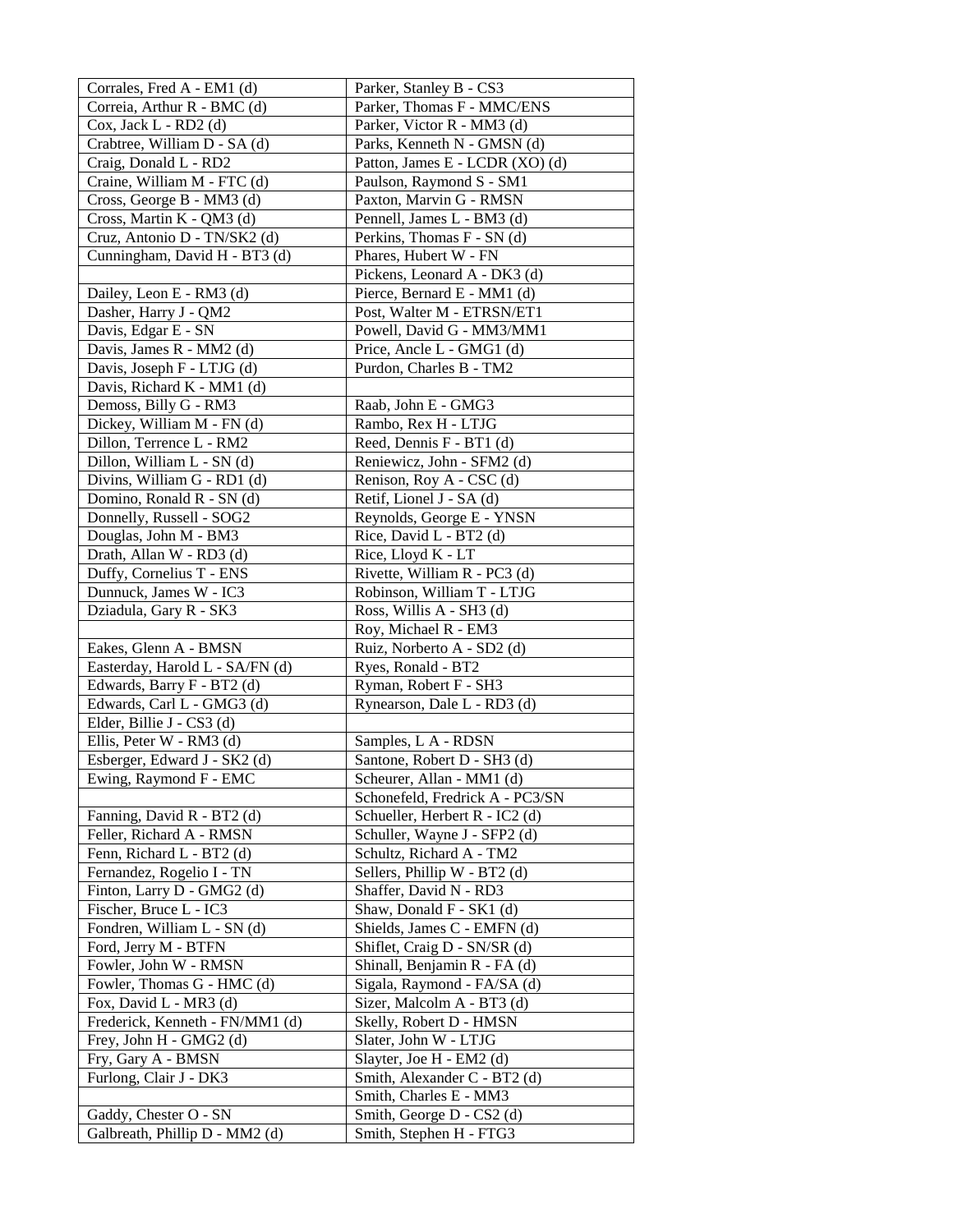| Gallagher, James R - HM1 (d)       | Snodgrass, John L - FN/SN (d)   |
|------------------------------------|---------------------------------|
| Gallegos, Donald L - RM3 (d)       | Snyder, John D - BT2 (d)        |
| Gangstad, Melvin W - SOG2 (d)      | Songer, George W - RD3 (d)      |
| Garcia, Fred L - FN/SN (d)         | Sonnenberg, Richard - MM2 (d)   |
| Gay, Howard L - MM3 (d)            | Soriano Roberto M - TN (d)      |
| Gealy, Lyle D - STG2               | Soucier, Walter J - BTFN (d)    |
| Gillies, Tearle A - LTJG (d)       | Spahn, Michael J - LTJG         |
| Girouex, Richard A - MM3 (d)       | Spears, William E - ETN2 (d)    |
| Goen, Bennie M - FN (d)            | Spencer, Charles S - ETR2       |
| Gomez, Rudy - BT2 (d)              | Sterling, Sidney P - HNSN       |
| Gonzales, Gerald R - SN (d)        | Stomberg, Joseph L - SOG2       |
| Gonzales, Raymond L - TN/FA/SA (d) | Stripin, Lloyd E - SN           |
| Goodwin, Carlos D - FN (d)         | Strong, Richard W - EM2         |
| Graham, Robert W - BM3 (d)         | Struth, Robert J - YN1 (d)      |
| Graig, Donald L - RD3 (d)          | Swan, Henry - LTJG (d)          |
| Green, William T - PN2 (d)         | Swartz, Ronald P - SM2 (d)      |
| Gregory, Ralph P - SH3 (d)         | Sweany Jimmie D - GMM2 (d)      |
| Gregory, Richard S - LTJG          | Sykes, Murray D - BT3 (d)       |
| Guerra, Raymond B - BMSN           |                                 |
| Gunn, Charles L - RMCA (d)         | Tarver, William A - LTJG (d)    |
|                                    | Teegarden, Leslie E - RM3 (d)   |
| Hakes, Carlton H - RD2 (d)         | Tercenio, Rogelio E - TN/SD3    |
| Hall, Warren J - SOG3 (d)          | Terramorse, Louis E - FTG2 (d)  |
| Hamilton, Herman W - MM1 (d)       | Thomas, Kenneth L - DK3         |
| Hammarstrom, James E - BTFN        | Threatt, Joe R - RDSN           |
| Harden, Harold E - LTJG            | Touchstone, Arthur J - EM3 (d)  |
| Hardesty, Ivan - SOG2 (d)          | Turner, Bill S - BT2            |
| Harris, Edward B - FTG2 (d)        |                                 |
| Hart, Donald R - BMSN (d)          | Valeriano, Ceferino M - IC2 (d) |
| Hartsfield, Edgar L - RMC (d)      | Vicars, Michael B - FN (d)      |
| Harvey, Thomas E - ETN3            | Vick, Henry L - RD3             |
| Hatter, Jimmy L - FN               | VonHillebrandt, Volker - ETN2   |
| Haynie, Michael L - RM3 (d)        |                                 |
| Head, Marvin S - GMG2 (d)          | Wait, Larry C - SH3/SK3 (d)     |
| Heck, John - YN3 (d)               | Walker, Gary A - RD2 (d)        |
| Henry, Michael C - LT              | Wallace, Reginald N - SA (d)    |
| Hernandez, Leon - FA/SN/CS3 (d)    | Waller, Dewey - GMGC (d)        |
| Hick, Jimmie D - RM3               | Wallingford, Jerry L - MM3 (d)  |
| Hines, James E - RD2               | Wapstra, Albert G - SM3         |
| Hoagland, George L - SN (d)        | Wardell, William - LT           |
| Hoagland, Gerald M - STC (d)       | Webster, Raymond D - SH2        |
| Hockensmith, William O - BM1 (d)   | Wessels, Royal C - ST2          |
| Holas, John J - LTJG               | Whaley, John R - BT3 (d)        |
| Holcomb, Max R - RM3               | White, Eugene V - SMC (d)       |
| Hooks, Andrew R - BTCA (d)         | Wilder, Paul J - RD2 (d)        |
| Hoover, George A - BM2 (d)         | Williams, Kenneth W - STG2      |
| Horsch, Arthur R - LTJG (d)        | Williams, Robert G - EN3 (d)    |
| Howard, Robert O - SN (d)          | Wilson, Everett E - SN          |
| Howard, Wymon - TM1                | Wilson, Harold L - FTG3         |
| Howell, Elzie A - SA (d)           | Winter, Anthony W - FA/SN       |
| Howell, Ronnie G - MM2             | Wood, Thomas L - RD1            |
| Huggins, Lester L - SN (d)         | Wright, Lawrence R - BT2 (d)    |
| Humphrey, Allen W - RD2            | Write, Eugene V - SM1           |
| Hunt, Gary W - SN                  | Wyatt, Joseph J - SM1           |
|                                    |                                 |
| Ingle, James V - BT2 (d)           | Yankauskas, Larry E - DC1 (d)   |
|                                    | Yates, Donald W - SA (d)        |